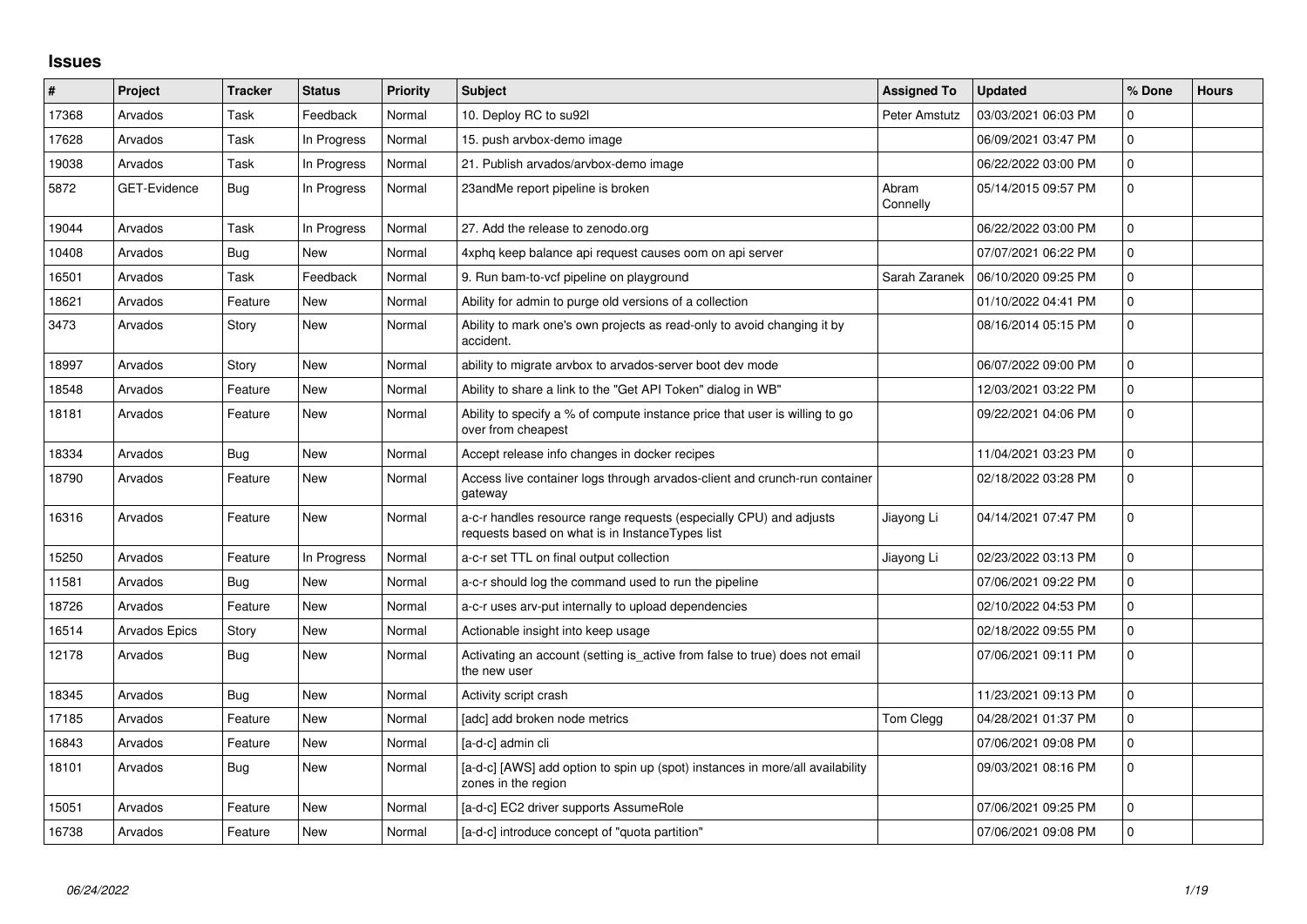| #     | Project      | <b>Tracker</b> | <b>Status</b> | <b>Priority</b> | <b>Subject</b>                                                                                                                                | <b>Assigned To</b> | <b>Updated</b>      | % Done         | <b>Hours</b> |
|-------|--------------|----------------|---------------|-----------------|-----------------------------------------------------------------------------------------------------------------------------------------------|--------------------|---------------------|----------------|--------------|
| 18114 | Arvados      | Bug            | New           | Normal          | [a-d-c] slow down retries when CreateInstance returns<br>non-quota/non-throttle errors                                                        |                    | 09/07/2021 06:11 PM | $\Omega$       |              |
| 18161 | Arvados      | Bug            | New           | Normal          | [a-d-c] the arvados_dispatchcloud_queue_entries prometheus metric<br>should report actual instance types                                      |                    | 09/16/2021 04:41 PM | $\mathbf 0$    |              |
| 17775 | Arvados      | Bug            | <b>New</b>    | Normal          | [a-d-c] the user should be able to see when preemptible nodes get shut<br>down and the running container requeued                             |                    | 12/14/2021 09:01 PM | $\mathbf 0$    |              |
| 17771 | Arvados      | Bug            | <b>New</b>    | Normal          | [a-d-c] when a cluster supports preemptible nodes, there should be a knob<br>to allow the user to choose the use of preemptible nodes, or not |                    | 07/06/2021 09:08 PM | $\mathbf 0$    |              |
| 17780 | Arvados      | Bug            | <b>New</b>    | Normal          | [a-d-c] when toggling UsePreemptibleInstances, existing containers that<br>are runnable generate lots of errors                               |                    | 07/06/2021 09:07 PM | $\Omega$       |              |
| 482   | GET-Evidence | Feature        | <b>New</b>    | Normal          | add "affects self (hom or dominant)" checkbox (vs "affects offspring") on<br>result page                                                      | Tom Clegg          | 02/16/2011 02:57 PM | $\mathbf 0$    |              |
| 3025  | Tapestry     | Feature        | <b>New</b>    | Normal          | Add an admin interface feature to export all enrolled users + shipping<br>address as a csy file.                                              |                    | 06/13/2014 08:36 PM | $\mathbf{0}$   |              |
| 15783 | Arvados      | Story          | New           | Normal          | Add Arvados services go docs                                                                                                                  |                    | 07/06/2021 09:08 PM | $\mathbf 0$    |              |
| 13514 | Arvados      | Feature        | New           | Normal          | Add arvswitch to shell accounts by default                                                                                                    |                    | 04/22/2020 08:54 PM | 0              |              |
| 10718 | Arvados      | Bug            | New           | Normal          | add a --user-script option to install-arvados-jobs-image                                                                                      |                    | 07/07/2021 06:21 PM | $\mathbf 0$    |              |
| 19058 | Arvados      | Support        | New           | Normal          | Add code scanning to jenkins pipeline                                                                                                         |                    | 04/27/2022 03:08 PM | $\mathbf 0$    |              |
| 516   | GET-Evidence | Feature        | New           | Normal          | Add conservation track from ucsc                                                                                                              |                    | 02/17/2011 07:08 PM | $\mathbf 0$    |              |
| 925   | GET-Evidence | Feature        | In Progress   | Normal          | Add EVS frequency data                                                                                                                        | Tom Clegg          | 05/16/2012 03:30 PM | $\mathbf 0$    |              |
| 17232 | Arvados      | Support        | New           | Normal          | add example of readRDS() to arvadosR help                                                                                                     |                    | 11/09/2021 07:58 PM | $\mathbf 0$    |              |
| 2231  | Tapestry     | Feature        | New           | Normal          | add flag to choose locale                                                                                                                     | Ward<br>Vandewege  | 02/26/2014 12:34 PM | $\mathbf 0$    |              |
| 8254  | Arvados      | Bug            | New           | Normal          | Add Gantt chart for pipeline optimization                                                                                                     |                    | 07/07/2021 06:27 PM | $\mathbf 0$    |              |
| 9241  | GET-Evidence | Feature        | New           | Normal          | Add "Genes for Good" support for genome report                                                                                                |                    | 05/19/2016 04:52 PM | $\mathbf 0$    |              |
| 6124  | Arvados      | Task           | New           | Normal          | Add "goal mode" infrastructure                                                                                                                | Tom Clegg          | 07/07/2021 06:29 PM | $\mathbf 0$    |              |
| 696   | GET-Evidence | Feature        | New           | Normal          | Add Google Search API                                                                                                                         |                    | 09/15/2011 01:53 PM | $\mathbf 0$    |              |
| 5571  | Tapestry     | Feature        | New           | Normal          | Add hulD to 'aaData' entries in 'public_genetic_data.json' request                                                                            |                    | 03/25/2015 09:47 PM | $\mathbf 0$    |              |
| 10164 | Arvados      | Feature        | New           | Normal          | Additional Crunch job logging controls                                                                                                        |                    | 07/07/2021 06:23 PM | $\mathbf 0$    |              |
| 18239 | Arvados      | Story          | <b>New</b>    | Normal          | Add Kubernetes testing to CI                                                                                                                  |                    | 11/09/2021 07:56 PM | 0              |              |
| 16561 | Arvados      | Story          | In Progress   | Normal          | Add "Listen" to Services config                                                                                                               | Tom Clegg          | 06/24/2022 09:01 PM | $\pmb{0}$      |              |
| 17148 | Arvados      | Feature        | New           | Normal          | add logging middleware to lib/cmd                                                                                                             |                    | 06/07/2021 02:42 PM | $\mathbf 0$    |              |
| 12978 | Arvados      | Feature        | New           | Normal          | Add method uuid() to collections                                                                                                              |                    | 01/19/2018 04:10 PM | $\overline{0}$ |              |
| 6143  | GET-Evidence | Bug            | New           | Normal          | Add 'nofollow' to download links for report                                                                                                   | Abram<br>Connelly  | 05/27/2015 08:21 PM | $\overline{0}$ |              |
| 1080  | GET-Evidence | Feature        | New           | Normal          | Add non-reference variant counts to metadata                                                                                                  | Madeleine Ball     | 08/14/2012 05:28 PM | 0              |              |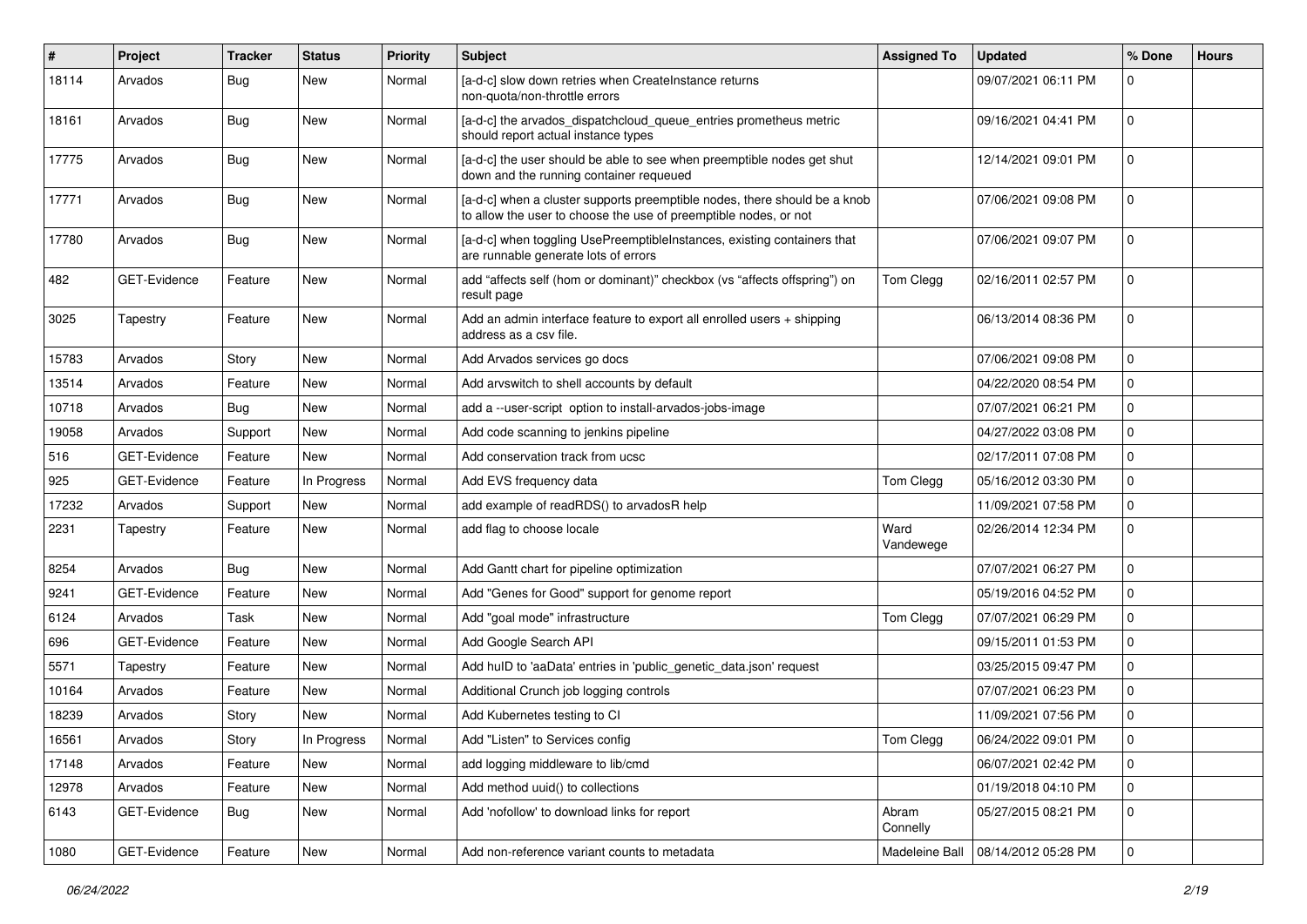| #     | Project                | <b>Tracker</b> | <b>Status</b> | <b>Priority</b> | <b>Subject</b>                                                                              | <b>Assigned To</b> | <b>Updated</b>      | % Done      | <b>Hours</b> |
|-------|------------------------|----------------|---------------|-----------------|---------------------------------------------------------------------------------------------|--------------------|---------------------|-------------|--------------|
| 16782 | Arvados Epics          | Story          | New           | Normal          | Add-on module system                                                                        |                    | 02/18/2022 09:55 PM | $\Omega$    |              |
| 18501 | Arvados                | Bug            | <b>New</b>    | Normal          | Add option in ARV GUI to open link in new tab                                               |                    | 11/30/2021 03:43 PM | $\mathbf 0$ |              |
| 17674 | Arvados                | Bug            | New           | Normal          | add profiling infrastructure to Rails API server                                            |                    | 06/08/2021 05:53 PM | $\mathbf 0$ |              |
| 15425 | Arvados<br>Workbench 2 | Story          | New           | Normal          | Add "search all versions" checkbox to Search UI                                             |                    | 06/26/2019 05:54 PM | $\mathbf 0$ |              |
| 18197 | Arvados                | Feature        | New           | Normal          | add search option to input selection when running a workflow                                |                    | 09/27/2021 07:41 PM | $\Omega$    |              |
| 17168 | Arvados                | Bug            | In Progress   | Normal          | Add some basic documentation about wb2 to user guide                                        | Sarah Zaranek      | 11/30/2020 09:28 PM | $\Omega$    |              |
| 714   | GET-Evidence           | Feature        | New           | Normal          | Add spam-control measures                                                                   |                    | 09/22/2011 06:59 PM | 0           |              |
| 1084  | GET-Evidence           | Feature        | New           | Normal          | Add support for deCODE data                                                                 | Madeleine Ball     | 08/16/2012 11:20 AM | $\Omega$    |              |
| 1085  | GET-Evidence           | Feature        | New           | Normal          | Add support for Family Tree DNA (FTDNA) data                                                | Madeleine Ball     | 08/16/2012 11:23 AM | $\mathbf 0$ |              |
| 18970 | Arvados                | Feature        | New           | Normal          | Add support for publicly shared collections (anonymous user)                                |                    | 04/04/2022 03:17 PM | $\Omega$    |              |
| 19162 | Arvados                | Task           | New           | Normal          | Add tests                                                                                   | Peter Amstutz      | 06/22/2022 03:09 PM | $\mathbf 0$ |              |
| 15689 | Arvados                | Feature        | New           | Normal          | Add the ability to start arvbox with a specific arvados repo                                |                    | 10/04/2019 02:50 PM | 0           |              |
| 10354 | Arvados                | Story          | New           | Normal          | Add varchar_pattern_ops to all relevant PostgreSQL UUID indexes                             | Tom Morris         | 07/07/2021 06:22 PM | $\Omega$    |              |
| 17274 | Arvados                | Story          | New           | Normal          | Add "viewer.commonwl.org" DNS alias                                                         | Peter Amstutz      | 02/24/2021 07:45 PM | $\mathbf 0$ |              |
| 6412  | Tapestry               | Bug            | New           | Normal          | Admin cannot use UserFilesController#reprocess unless admin account is<br>marked "enrolled" |                    | 06/24/2015 08:16 PM | $\Omega$    |              |
| 15347 | Arvados<br>Workbench 2 | Bug            | New           | Normal          | [Admin functionality] Admin cannot see another user's content inside the<br>trash           |                    | 02/12/2020 03:03 PM | $\mathbf 0$ |              |
| 18499 | Arvados                | Bug            | New           | Normal          | Advanced Dialog on collections shows the manifest_text as null                              |                    | 11/30/2021 03:38 PM | $\Omega$    |              |
| 18280 | Arvados                | Bug            | New           | Normal          | Advanced Search in ARV PROD GUI non-functional                                              |                    | 10/20/2021 04:46 PM | $\mathbf 0$ |              |
| 18192 | Arvados                | Bug            | <b>New</b>    | Normal          | Advanced search is showing ROX IDs in the search field syntax instead of<br>clear values    |                    | 09/27/2021 07:13 PM | $\Omega$    |              |
| 18840 | Arvados                | Feature        | New           | Normal          | Algorithm to repack small files into larger blocks                                          |                    | 03/08/2022 03:15 PM | 0           |              |
| 495   | GET-Evidence           | Bug            | New           | Normal          | Allele frequency missing for rs41281314                                                     | Tom Clegg          | 02/15/2011 03:17 PM | $\Omega$    |              |
| 19196 | Arvados                | Feature        | New           | Normal          | Allow API select parameter to add/remove fields from the default set                        |                    | 06/14/2022 02:35 PM | $\mathbf 0$ |              |
| 5861  | Arvados                | Task           | New           | Normal          | Allow editing pipeline parameters in workbench                                              | Tom Clegg          | 02/14/2017 08:00 PM | $\Omega$    |              |
| 476   | GET-Evidence           | Feature        | <b>New</b>    | Low             | allow "lab members" group to upload/view publication PDFs                                   | Tom Clegg          | 02/16/2011 02:22 PM | $\Omega$    |              |
| 488   | GET-Evidence           | Feature        | New           | Normal          | Allow non-nsSNP variants                                                                    | Tom Clegg          | 02/16/2011 02:56 PM | 0           |              |
| 17304 | Arvados                | Feature        | New           | Normal          | Allow setting properties on processes                                                       |                    | 01/29/2021 04:59 PM | $\mathbf 0$ |              |
| 12239 | Arvados                | Story          | New           | Normal          | Allow templating of the collection sharing web page                                         |                    | 07/06/2021 09:18 PM | 0           |              |
| 16563 | Arvados                | Feature        | New           | Normal          | All services support TLS directly                                                           |                    | 06/24/2020 06:56 PM | 0           |              |
| 14622 | GET-Evidence           | Bug            | New           | Normal          | Annotate I7g CWL pipeline                                                                   | Ben Carr           | 12/17/2018 02:15 PM | 0           |              |
| 7300  | Lightning              | Story          | New           | Normal          | Annotate Tiling 1.0 public library                                                          |                    | 05/15/2019 06:12 PM | 0           |              |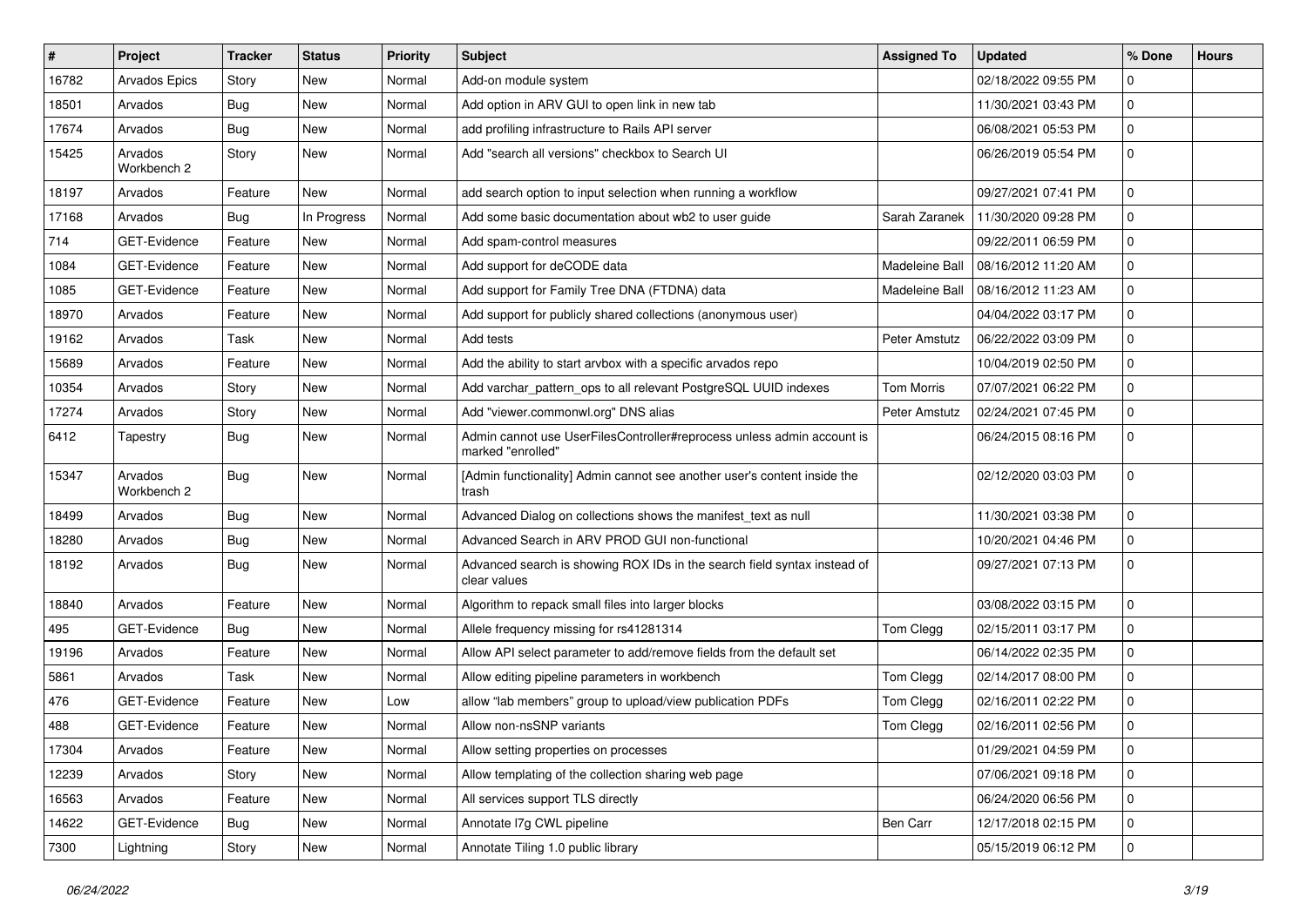| $\vert$ # | Project | <b>Tracker</b> | <b>Status</b> | Priority | <b>Subject</b>                                                                                                            | <b>Assigned To</b> | <b>Updated</b>      | % Done      | <b>Hours</b> |
|-----------|---------|----------------|---------------|----------|---------------------------------------------------------------------------------------------------------------------------|--------------------|---------------------|-------------|--------------|
| 7695      | Arvados | Bug            | <b>New</b>    | Normal   | [API] Accept collection UUID as a job's docker image constraint                                                           |                    | 07/07/2021 06:27 PM | $\Omega$    |              |
| 15320     | Arvados | Feature        | <b>New</b>    | Normal   | [API] add integration test for new user signup                                                                            |                    | 07/06/2021 09:08 PM | $\mathbf 0$ |              |
| 7141      | Arvados | Bug            | New           | Normal   | [API] Advertise anonymous token in discovery document                                                                     |                    | 07/07/2021 06:28 PM | $\Omega$    |              |
| 4650      | Arvados | Feature        | New           | Normal   | [API] API method and CLI shortcut for refreshing the signatures on some<br>block locators (without creating a collection) |                    | 07/07/2021 06:35 PM | 0           |              |
| 4175      | Arvados | <b>Bug</b>     | <b>New</b>    | Normal   | [API] API method and interface to check if a bugfix is deployed on a cluster                                              |                    | 07/07/2021 06:36 PM | $\Omega$    |              |
| 4288      | Arvados | Bug            | <b>New</b>    | Normal   | [API] api server docker_images endpoint                                                                                   |                    | 07/07/2021 06:35 PM | $\mathbf 0$ |              |
| 4919      | Arvados | Story          | <b>New</b>    | Normal   | [API] Arvados clients can use standard OAuth2 protocol instead of custom<br>token handling mechanism                      |                    | 07/07/2021 06:31 PM | $\Omega$    |              |
| 10767     | Arvados | Feature        | New           | Normal   | [API] [arvados-ws] remove all websockets and puma related code from the<br>api server codebase                            |                    | 07/06/2021 09:11 PM | $\mathbf 0$ |              |
| 11260     | Arvados | Bug            | <b>New</b>    | Normal   | [API] "arv group contents" produces a 404 error (seems to POST instead<br>of GET?)                                        |                    | 07/06/2021 09:24 PM | $\Omega$    |              |
| 4273      | Arvados | Bug            | New           | Normal   | [API] as admin user, permission denied canceling a job (started by another<br>user)                                       |                    | 07/07/2021 06:35 PM | $\mathbf 0$ |              |
| 9262      | Arvados | Feature        | New           | Normal   | [API] Associate admin privileges with token instead of user account                                                       |                    | 01/15/2020 09:03 PM | $\Omega$    |              |
| 14405     | Arvados | Bug            | <b>New</b>    | Normal   | [API] Avoid long-running transactions when sweeping trashed objects                                                       |                    | 07/06/2021 09:09 PM | $\mathbf 0$ |              |
| 8346      | Arvados | Bug            | New           | Normal   | [API] Bad compute node address detection on private networks                                                              |                    | 07/07/2021 06:27 PM | $\Omega$    |              |
| 11531     | Arvados | Bug            | <b>New</b>    | Normal   | [API] clean up stale/conflicting dns data from deleted node records                                                       |                    | 07/06/2021 09:23 PM | $\mathbf 0$ |              |
| 3162      | Arvados | Feature        | <b>New</b>    | Normal   | [API] Client can request signed locators for specific blobs from API server                                               |                    | 07/07/2014 11:42 AM | $\mathbf 0$ |              |
| 18205     | Arvados | Feature        | New           | Normal   | [api] [cloud] add live compute instance price to container record                                                         |                    | 06/15/2022 02:45 PM | $\Omega$    |              |
| 14016     | Arvados | Feature        | New           | Normal   | [API] Container request can provide existing collection UUID that will<br>accept CR output                                |                    | 07/06/2021 09:09 PM | $\mathbf 0$ |              |
| 15582     | Arvados | Feature        | New           | Normal   | [API] [Controller] Per-user client login permissions                                                                      |                    | 08/21/2019 05:40 PM | $\mathbf 0$ |              |
| 18936     | Arvados | <b>Bug</b>     | New           | Normal   | [api] [controller] remove reader_token support                                                                            |                    | 06/22/2022 02:56 PM | $\Omega$    |              |
| 17314     | Arvados | Bug            | New           | Normal   | [API] [controller] [Workbench] 404 on foreign user UUID in admin interface                                                |                    | 07/06/2021 09:08 PM | 0           |              |
| 11153     | Arvados | Feature        | <b>New</b>    | Normal   | [API] create token script should allow operator to provide token scopes<br>and opaque comment                             |                    | 07/07/2021 05:25 PM | $\Omega$    |              |
| 5906      | Arvados | Bug            | New           | Normal   | [API] crunch-dispatch should mark a job failed when its repository cannot<br>be fetched                                   |                    | 07/07/2021 06:29 PM | $\mathbf 0$ |              |
| 7312      | Arvados | Bug            | New           | Normal   | [API] CSS+images missing on login failure.html                                                                            |                    | 07/07/2021 06:28 PM | $\Omega$    |              |
| 14070     | Arvados | <b>Bug</b>     | <b>New</b>    | Normal   | API DB needs an index on collections name                                                                                 |                    | 10/17/2018 04:21 PM | $\mathbf 0$ |              |
| 15588     | Arvados | Bug            | <b>New</b>    | Normal   | [API] "DefaultReplication: 0" should be an error                                                                          |                    | 07/06/2021 09:12 PM | $\Omega$    |              |
| 11582     | Arvados | Feature        | New           | Normal   | [API] Delete old job/container logs in main server process, instead of rake<br>tasks invoked from cron jobs               |                    | 07/06/2021 09:22 PM | $\mathbf 0$ |              |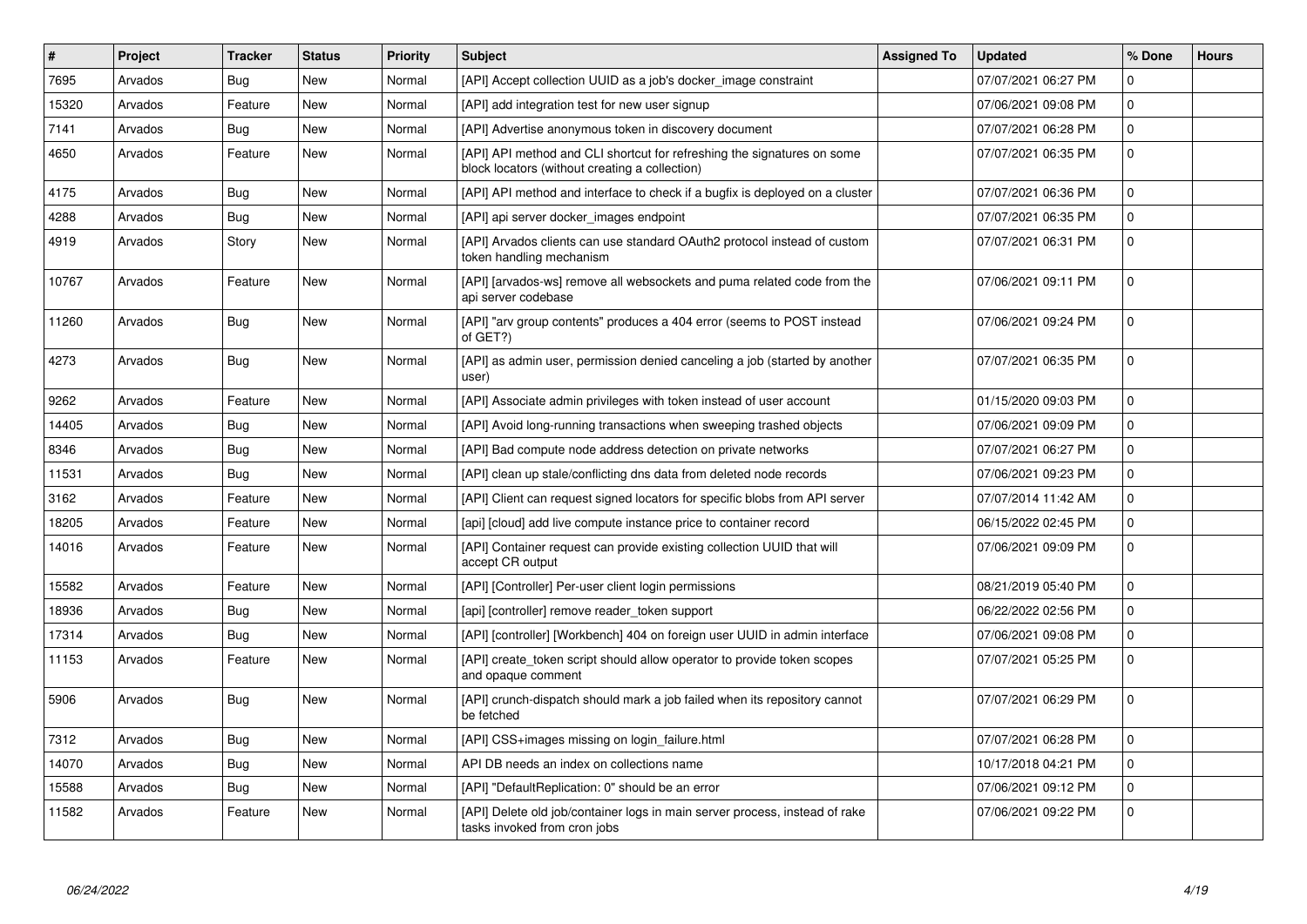| #     | Project   | <b>Tracker</b> | <b>Status</b> | <b>Priority</b> | <b>Subject</b>                                                                                                                                                   | <b>Assigned To</b> | <b>Updated</b>      | % Done      | <b>Hours</b> |
|-------|-----------|----------------|---------------|-----------------|------------------------------------------------------------------------------------------------------------------------------------------------------------------|--------------------|---------------------|-------------|--------------|
| 4767  | Arvados   | Bug            | New           | Normal          | [API] Discovery doc should fix its incorrect "list" method description to be<br>identical to "index"                                                             |                    | 07/07/2021 06:31 PM | $\Omega$    |              |
| 3817  | Arvados   | Bug            | <b>New</b>    | Normal          | [API] Discovery document schema does not include generated fields like<br>job dependencies                                                                       |                    | 07/07/2021 06:36 PM | $\mathbf 0$ |              |
| 3818  | Arvados   | Feature        | <b>New</b>    | Normal          | [API] Discovery document schema should include whether field on<br>resource is writable or read-only.                                                            |                    | 07/06/2021 09:27 PM | $\mathbf 0$ |              |
| 5335  | Lightning | Story          | New           | Normal          | [API] [Documentation] Specify how to find the variants in a gene                                                                                                 |                    | 05/15/2019 06:21 PM | $\Omega$    |              |
| 6601  | Arvados   | Bug            | New           | Normal          | [API] Do not accept an empty SSH key as valid                                                                                                                    |                    | 07/07/2021 06:29 PM | 0           |              |
| 12510 | Arvados   | Bug            | New           | Normal          | [API] Don't create an index if it exists already. Will break install if we<br>manually added it,                                                                 |                    | 07/06/2021 09:16 PM | $\mathbf 0$ |              |
| 5781  | Arvados   | Story          | In Progress   | Normal          | [API] [DRAFT] Provide API methods for manipulating and combining<br>collections                                                                                  |                    | 07/07/2021 06:30 PM | 0           |              |
| 16250 | Arvados   | Bug            | New           | Normal          | API Endpoint not found when opening advanced menu of collection                                                                                                  |                    | 03/13/2020 06:26 AM | $\mathbf 0$ |              |
| 11547 | Arvados   | Bug            | New           | Normal          | [API] Excessive memory and time consumed by API and dispatch when<br>container fields (like "mounts") are large                                                  |                    | 07/06/2021 09:23 PM | $\Omega$    |              |
| 9148  | Arvados   | Story          | <b>New</b>    | Normal          | [API] Finalize and document the collections/provenance and<br>collections/used_by API calls                                                                      |                    | 07/07/2021 06:25 PM | $\mathbf 0$ |              |
| 12791 | Arvados   | Bug            | <b>New</b>    | Normal          | [API] fix race between arrival of trash time and next sweep                                                                                                      |                    | 07/06/2021 09:11 PM | $\mathbf 0$ |              |
| 11261 | Arvados   | Bug            | New           | Normal          | [API] full text search on pipeline_instances table is extremely slow (wrong<br>index?)                                                                           |                    | 07/06/2021 09:24 PM | 0           |              |
| 8565  | Arvados   | Story          | New           | Normal          | [API] Go code to connect to the API server database and make basic<br>sense of it                                                                                |                    | 07/07/2021 06:25 PM | $\Omega$    |              |
| 8566  | Arvados   | Story          | New           | Normal          | [API] Go code to implement the Arvados API permissions model                                                                                                     |                    | 07/07/2021 06:25 PM | $\mathbf 0$ |              |
| 17424 | Arvados   | Bug            | New           | Normal          | [API] group contents endpoint edge cases with filter on uuid                                                                                                     |                    | 03/08/2021 08:48 PM | $\mathbf 0$ |              |
| 13763 | Arvados   | Bug            | New           | Normal          | [API] groups#contents response should obey caller-provided order (not<br>sort on type first)                                                                     |                    | 07/06/2021 09:10 PM | $\mathbf 0$ |              |
| 2679  | Arvados   | Story          | New           | Normal          | [API] If enabled by user via "preferences" checkbox in Workbench,<br>notification service sends email to owner when a workflow finishes, fails, or<br>is failing |                    | 07/06/2021 09:12 PM | $\mathbf 0$ |              |
| 5331  | Lightning | Story          | New           | Normal          | [API] Implement filtering on API calls                                                                                                                           |                    | 05/15/2019 06:23 PM | 0           |              |
| 5334  | Lightning | Story          | New           | Normal          | [API] Implement GET /callsets/{callset-name}/gvcf API call                                                                                                       |                    | 05/15/2019 06:22 PM | $\mathbf 0$ |              |
| 5329  | Lightning | Story          | New           | Normal          | [API] Implement GET /callsets/{callset-name}/tile-variants                                                                                                       |                    | 05/15/2019 06:24 PM | 0           |              |
| 5901  | Arvados   | <b>Bug</b>     | New           | Normal          | [API] Improve performance of large requests in parallel                                                                                                          |                    | 07/07/2021 06:29 PM | 0           |              |
| 6642  | Arvados   | Story          | New           | Normal          | [API] Include a mechanism to automatically trust some clients                                                                                                    |                    | 07/07/2021 06:29 PM | 0           |              |
| 10127 | Arvados   | <b>Bug</b>     | New           | Normal          | [API] In each request log entry, report time spent getting current<br>permission graph                                                                           |                    | 07/07/2021 06:23 PM | $\mathbf 0$ |              |
| 7127  | Arvados   | Feature        | New           | Normal          | [API] Job log cleaner should not clean logs when the job's log is the empty<br>collection                                                                        |                    | 07/07/2021 06:28 PM | $\mathbf 0$ |              |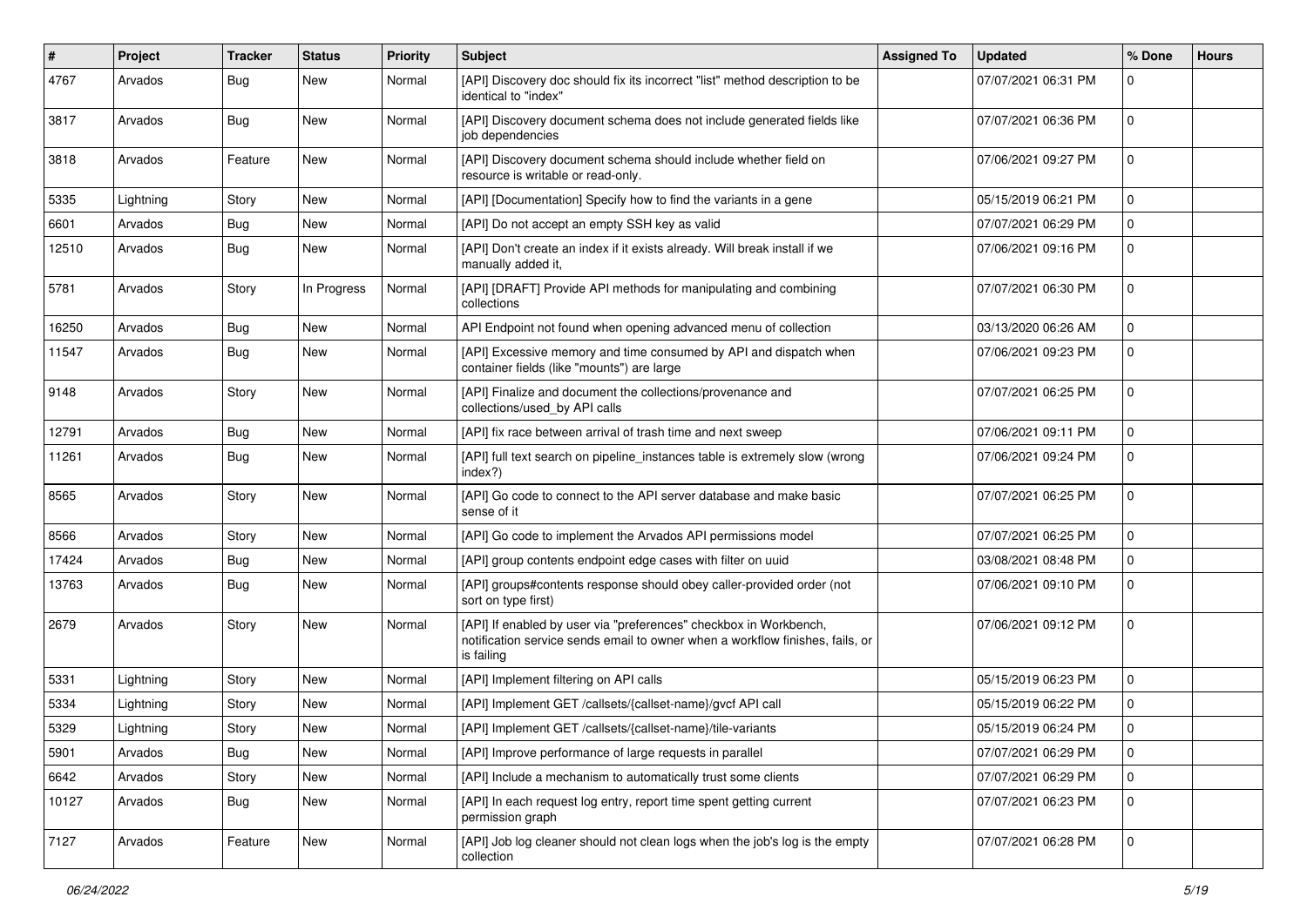| #     | Project | <b>Tracker</b> | <b>Status</b> | <b>Priority</b> | <b>Subject</b>                                                                                                                             | <b>Assigned To</b> | <b>Updated</b>      | % Done      | <b>Hours</b> |
|-------|---------|----------------|---------------|-----------------|--------------------------------------------------------------------------------------------------------------------------------------------|--------------------|---------------------|-------------|--------------|
| 7621  | Arvados | Story          | New           | Normal          | [API] Job model validates that the script exists in the repository at<br>script version                                                    |                    | 07/07/2021 06:28 PM | $\Omega$    |              |
| 8638  | Arvados | Bug            | New           | Normal          | [API] List queries using "distinct" option return incorrect number of<br>items_available                                                   |                    | 07/07/2021 06:25 PM | $\Omega$    |              |
| 4991  | Arvados | Bug            | <b>New</b>    | Normal          | [API] Make user.send_profile_created_notification detect preference<br>changes better                                                      |                    | 01/28/2015 06:59 PM | $\Omega$    |              |
| 6922  | Arvados | Bug            | <b>New</b>    | Normal          | [API] [Maybe] Update API server to support Git 1.7.2                                                                                       |                    | 07/07/2021 06:28 PM | $\Omega$    |              |
| 3976  | Arvados | Bug            | New           | Normal          | [API] Non-admin users should see all nodes with crunch_worker_state<br>busy/idle, regardless of ping age.                                  | Tom Morris         | 07/07/2021 06:36 PM | $\mathbf 0$ |              |
| 13688 | Arvados | Feature        | New           | Normal          | [API] optional asynchronous flag for create/update operations                                                                              |                    | 04/22/2020 09:08 PM | $\Omega$    |              |
| 6240  | Arvados | Bug            | New           | Normal          | [API] "order" params should be rejected or used (not silently ignored) even<br>when they reference columns missing from the "select" param |                    | 07/07/2021 06:29 PM | $\Omega$    |              |
| 14200 | Arvados | Feature        | <b>New</b>    | Normal          | [API] Reduce privilege exposure via API tokens in multi-cluster workflows                                                                  |                    | 07/06/2021 09:09 PM | $\mathbf 0$ |              |
| 3622  | Arvados | Bug            | New           | Normal          | [API] [refactor] Move system_group, system_user, etc to class methods in<br>Group and User                                                 |                    | 07/06/2021 09:27 PM | $\Omega$    |              |
| 5840  | Arvados | Feature        | New           | Normal          | [API] Relax repository name constraints to permit [-_.] -- ideally allow<br>anything github allows                                         |                    | 07/07/2021 06:30 PM | $\mathbf 0$ |              |
| 18862 | Arvados | Bug            | <b>New</b>    | Normal          | [api] remove replay_job_log rake task                                                                                                      |                    | 03/14/2022 03:43 PM | $\Omega$    |              |
| 10405 | Arvados | Story          | New           | Normal          | [API] Remove unimplemented fields from api_client_authorization                                                                            |                    | 07/07/2021 06:22 PM | $\mathbf 0$ |              |
| 18016 | Arvados | Bug            | New           | Normal          | [api] remove unused last_used_at and last_used_by_ip_address columns<br>on api_client_authorizations table                                 |                    | 08/12/2021 02:52 PM | $\Omega$    |              |
| 17953 | Arvados | Story          | New           | Normal          | [api] Remove unused "node" object                                                                                                          |                    | 11/23/2021 09:28 PM | $\Omega$    |              |
| 18008 | Arvados | Bug            | New           | Normal          | [api] reqid not always being recorded in the api server log                                                                                |                    | 08/11/2021 05:06 PM | $\Omega$    |              |
| 15938 | Arvados | Bug            | New           | Normal          | [API] requesting collections via POST with _method=GET returns one<br>result                                                               |                    | 12/17/2019 05:51 PM | $\mathbf 0$ |              |
| 13007 | Arvados | Story          | <b>New</b>    | Normal          | [API] Review Postgres index usage                                                                                                          |                    | 01/26/2018 05:04 PM | $\Omega$    |              |
| 4404  | Arvados | Feature        | New           | Normal          | [API] [SDKs] Include provenance information for uploaded Collections                                                                       |                    | 07/07/2021 06:35 PM | 0           |              |
| 10849 | Arvados | Story          | New           | Normal          | [API] [SDKs] When client and server versions differ, the server must either<br>implement the API the client expects, or return an error.   |                    | 07/07/2021 06:21 PM | $\mathbf 0$ |              |
| 14457 | Arvados | Feature        | New           | Normal          | [api] send e-mail notification to user when their arvados account is<br>activated                                                          |                    | 07/06/2021 09:09 PM | $\Omega$    |              |
| 12244 | Arvados | Feature        | New           | Normal          | API server bulk transfers for keep-balance collection retrieval                                                                            |                    | 09/13/2017 10:08 AM | $\mathbf 0$ |              |
| 6772  | Arvados | Bug            | New           | Normal          | [API] Should not be necessary to host git repos on the same host as API<br>server                                                          |                    | 07/07/2021 06:29 PM | 0           |              |
| 7166  | Arvados | Bug            | New           | Normal          | [API] specifying an invalid filter should result in an error                                                                               |                    | 07/07/2021 06:28 PM | $\mathbf 0$ |              |
| 15918 | Arvados | Feature        | New           | Normal          | [API] Support GA4GH WES as a core API                                                                                                      |                    | 01/17/2020 02:28 PM | $\Omega$    |              |
| 6992  | Arvados | <b>Bug</b>     | New           | Normal          | [API] Support numeric filter comparisons for numeric fields                                                                                |                    | 07/07/2021 06:28 PM | $\mathbf 0$ |              |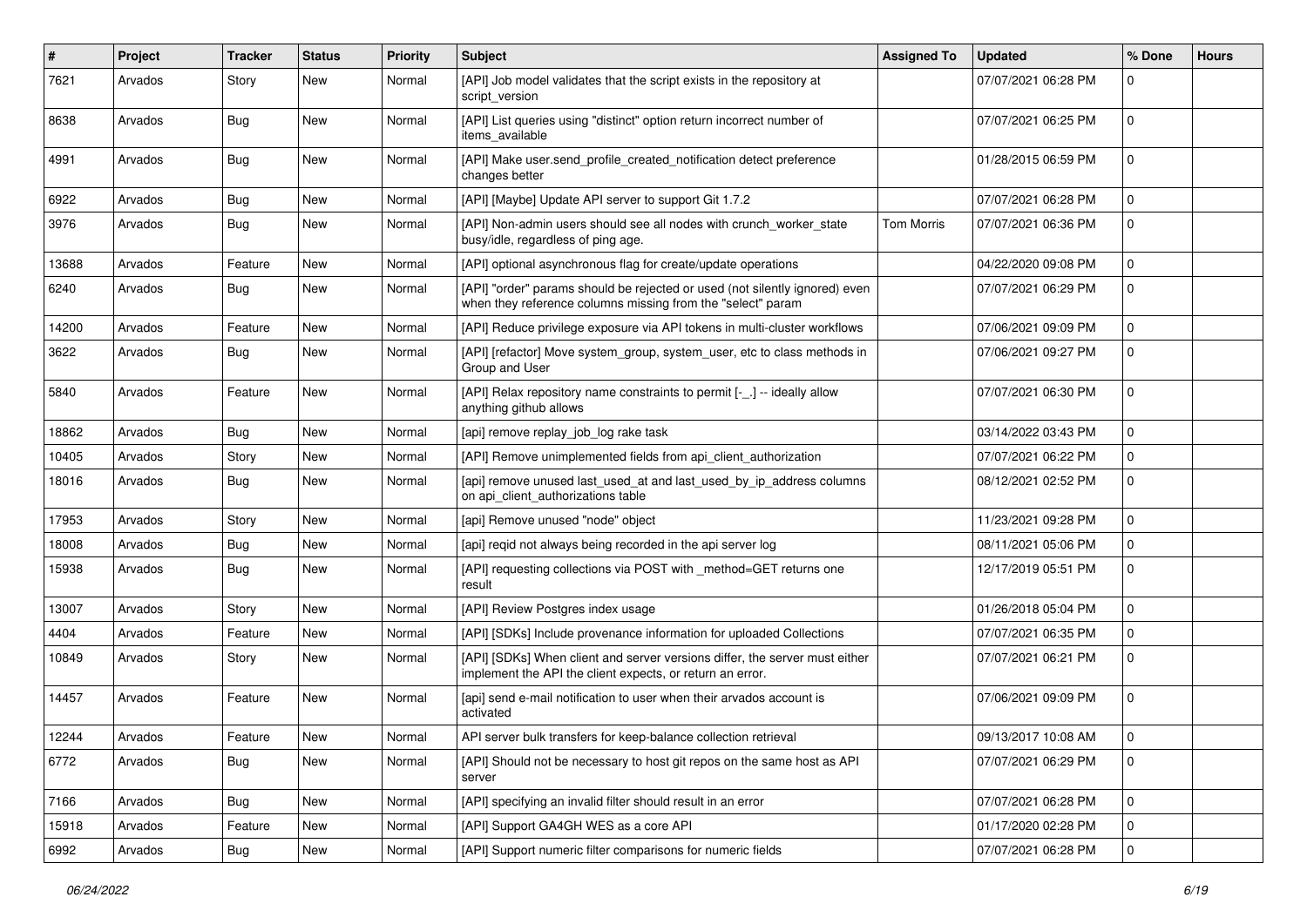| #     | Project              | <b>Tracker</b> | <b>Status</b> | <b>Priority</b> | <b>Subject</b>                                                                                                                                                                       | <b>Assigned To</b> | <b>Updated</b>      | % Done       | <b>Hours</b> |
|-------|----------------------|----------------|---------------|-----------------|--------------------------------------------------------------------------------------------------------------------------------------------------------------------------------------|--------------------|---------------------|--------------|--------------|
| 5960  | Arvados              | Feature        | New           | Normal          | [API] Support transactional update of collections by multiple writers                                                                                                                |                    | 01/15/2020 07:46 PM | <sup>0</sup> |              |
| 9150  | Arvados              | Story          | New           | Normal          | [API] Synthetic collections include the "kind" field                                                                                                                                 |                    | 07/07/2021 06:25 PM | $\mathbf 0$  |              |
| 16008 | Arvados              | Feature        | New           | Normal          | API to query permissions (for use by 3rd party integrations)                                                                                                                         |                    | 01/13/2020 06:24 PM | $\Omega$     |              |
| 9143  | Arvados              | Bug            | New           | Normal          | [API] Trying to update a collection by PDH raises a NoMethodError                                                                                                                    |                    | 07/07/2021 06:25 PM | $\Omega$     |              |
| 12349 | Arvados              | Bug            | New           | Normal          | [API] Validate container requests "output_path must be in a writable<br>mount"                                                                                                       |                    | 09/27/2017 04:15 PM | $\mathbf 0$  |              |
| 5738  | Arvados              | Bug            | <b>New</b>    | Normal          | [API] Validate that selected columns are selectable, and return an error if<br>not                                                                                                   |                    | 07/06/2021 09:26 PM | $\Omega$     |              |
| 6076  | Arvados              | Bug            | New           | Normal          | [API] walk api server installations and ensure modified_at for collections is<br>unique $+$ ensure modified at is enforced to be unique at the api level.                            |                    | 07/07/2021 06:29 PM | $\Omega$     |              |
| 11555 | Arvados              | Feature        | New           | Normal          | [API] Webhook callbacks for server-to-server communication                                                                                                                           |                    | 07/06/2021 09:23 PM | $\Omega$     |              |
| 3037  | Arvados              | Bug            | New           | Normal          | [API] websocket clients should not put API tokens in path or query string                                                                                                            |                    | 07/07/2021 06:36 PM | $\Omega$     |              |
| 5767  | Arvados              | Feature        | New           | Normal          | [API] Websockets subscribe API should accept a start timestamp, so<br>clients don't have to miss any events logged between the given start time<br>and websocket connection success. |                    | 07/07/2021 06:30 PM | 0            |              |
| 5582  | Arvados              | Feature        | <b>New</b>    | Normal          | [API] [Workbench] Add read-only ("locked") flag to projects                                                                                                                          |                    | 07/07/2021 06:30 PM | $\mathbf 0$  |              |
| 7694  | Arvados              | Feature        | New           | Normal          | [API] [Workbench] Check for nonexistent config params during rake<br>config:check                                                                                                    |                    | 07/07/2021 06:27 PM | $\Omega$     |              |
| 8195  | Arvados              | Bug            | <b>New</b>    | Normal          | [API] [Workbench] config:check catches and reports YAML parsing errors                                                                                                               |                    | 07/07/2021 06:27 PM | $\mathbf 0$  |              |
| 11593 | Arvados              | Bug            | New           | Normal          | [API] [Workbench] config option serve_static_assets to serve_static_files                                                                                                            |                    | 07/06/2021 09:22 PM | $\Omega$     |              |
| 10594 | Arvados              | Feature        | New           | Normal          | [API] [Workbench] Error out when unrecognized keys appear in config files                                                                                                            |                    | 07/07/2021 06:21 PM | $\mathbf 0$  |              |
| 6782  | Arvados              | Feature        | New           | Normal          | [API] [Workbench] Generate debconf template from config yaml                                                                                                                         |                    | 07/07/2021 06:29 PM | $\Omega$     |              |
| 6274  | Arvados              | Bug            | New           | Normal          | [API] [Workbench] Home project should be a real object (group with<br>group_class="project"), not current_user.                                                                      |                    | 07/07/2021 06:29 PM | $\Omega$     |              |
| 5624  | Arvados              | Story          | New           | Normal          | [API] [Workbench] [Performance] Use object caching to improvement<br>performance (such as memcache).                                                                                 |                    | 07/07/2021 06:30 PM | $\Omega$     |              |
| 9425  | Arvados              | Story          | New           | Normal          | [API?/Workbench] Search for a link tag value returns linked objects                                                                                                                  |                    | 07/06/2021 09:11 PM | $\mathbf 0$  |              |
| 11137 | Arvados              | Bug            | New           | Normal          | apt-get upgrade arvados-api-server on Ubuntu 12.04 did not update<br>crunch-job                                                                                                      |                    | 07/07/2021 05:25 PM | $\Omega$     |              |
| 17472 | Arvados              | Story          | In Progress   | Normal          | Architecture for displaying container metrics in workbench                                                                                                                           | Tom Clegg          | 12/16/2021 04:29 PM | $\Omega$     |              |
| 17300 | Arvados              | Bug            | New           | High            | array of array of File causes 'NoneType' object has no attribute 'resolved'                                                                                                          |                    | 01/29/2021 02:19 PM | $\Omega$     |              |
| 18564 | Arvados              | Feature        | New           | Normal          | [art] run jenkins release build steps with a set of parameters                                                                                                                       |                    | 06/08/2022 03:20 PM | 0            |              |
| 15941 | <b>Arvados Epics</b> | Story          | In Progress   | Normal          | arvados-boot                                                                                                                                                                         |                    | 03/09/2022 06:04 PM | $\mathbf 0$  |              |
| 16656 | Arvados              | <b>Bug</b>     | New           | Normal          | Arvados bug (GUI): Favorites not displayed in ARV move function                                                                                                                      |                    | 07/30/2020 05:29 PM | 0            |              |
| 10955 | Arvados              | <b>Bug</b>     | New           | Normal          | arvados-cli gem dependency error                                                                                                                                                     |                    | 07/07/2021 05:26 PM | 0            |              |
| 18500 | Arvados              | Bug            | New           | Normal          | Arvados CV for "Study Type" property not active                                                                                                                                      |                    | 11/30/2021 03:41 PM | 0            |              |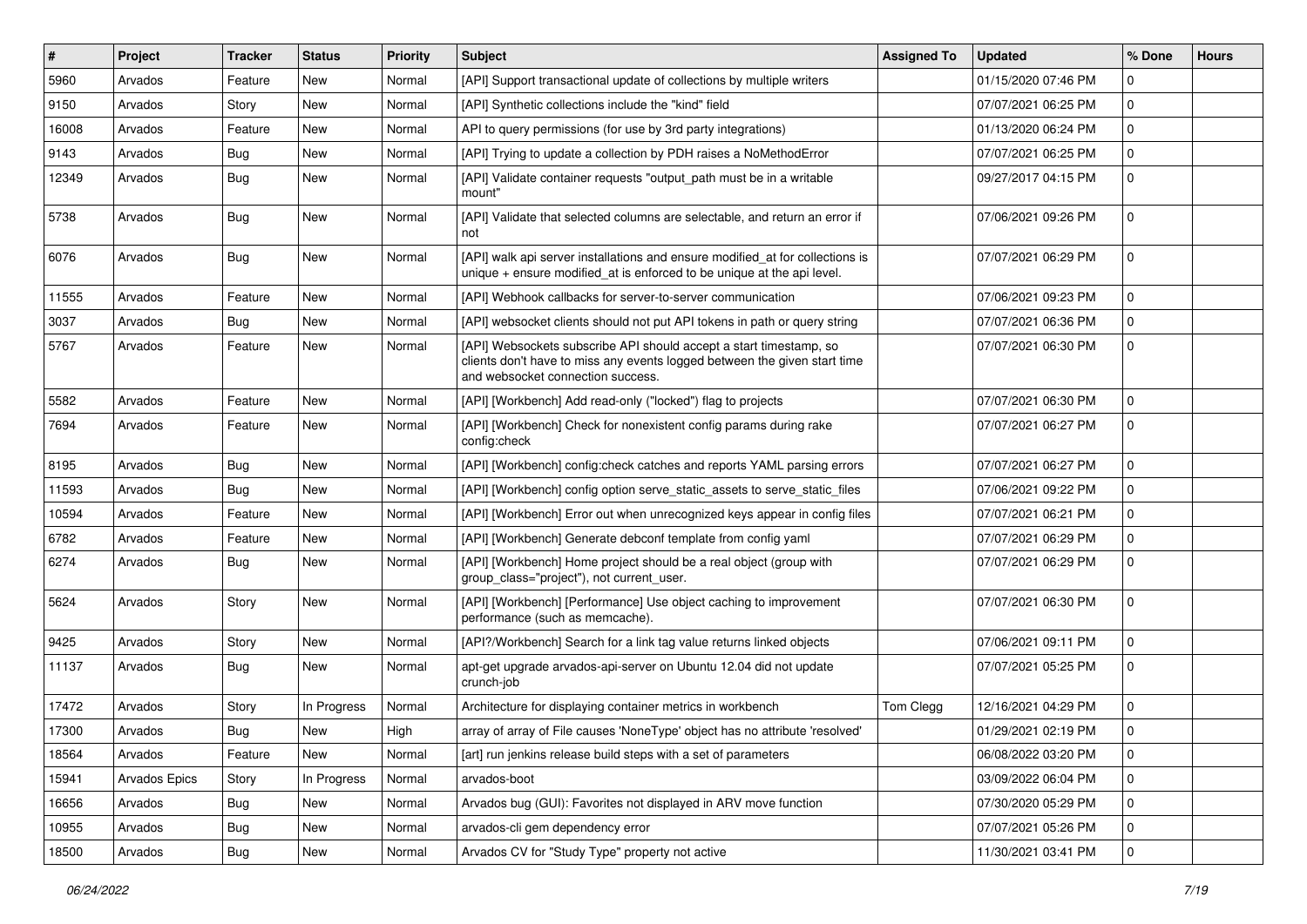| #     | Project              | <b>Tracker</b> | <b>Status</b> | <b>Priority</b> | <b>Subject</b>                                                                                                                                                                        | <b>Assigned To</b> | <b>Updated</b>      | % Done      | <b>Hours</b> |
|-------|----------------------|----------------|---------------|-----------------|---------------------------------------------------------------------------------------------------------------------------------------------------------------------------------------|--------------------|---------------------|-------------|--------------|
| 12873 | Arvados              | Bug            | New           | Normal          | arvados-cwl-runner does not allow keep locators in command line input<br>arguments                                                                                                    |                    | 02/12/2020 02:45 PM | $\Omega$    |              |
| 10327 | Arvados              | Bug            | <b>New</b>    | Normal          | arvados-cwl-runner fails to find secondaryFiles                                                                                                                                       |                    | 07/07/2021 06:22 PM | $\Omega$    |              |
| 14650 | Arvados              | Bug            | New           | Normal          | [arvados-cwl-runner] Inaccessible collection causes long traceback                                                                                                                    |                    | 07/06/2021 09:09 PM | $\mathbf 0$ |              |
| 12903 | Arvados              | Bug            | New           | Normal          | arvados-cwl-runner only loads cwl \$import directives when run with<br>--local`                                                                                                       |                    | 02/28/2018 08:31 PM | 0           |              |
| 15865 | Arvados              | Story          | <b>New</b>    | Normal          | [arvados-dispatch-cloud] Cumulative instance time and cost metrics                                                                                                                    |                    | 04/28/2021 01:38 PM | $\Omega$    |              |
| 17751 | Arvados              | Feature        | New           | Normal          | [arvados-dispatch-cloud] expose rate-limiting condition in metrics                                                                                                                    | Nico César         | 06/02/2021 08:02 PM | 0           |              |
| 15025 | Arvados              | Feature        | New           | Normal          | [arvados-dispatch-cloud] GCE driver (Google Compute Engine)                                                                                                                           |                    | 07/06/2021 09:09 PM | $\mathbf 0$ |              |
| 17561 | Arvados              | Bug            | New           | Normal          | [arvados-dispatch-cloud] inst.SetTags() and inst.Destroy() should respect<br>rate-limiting responses from cloud provider                                                              |                    | 06/02/2021 08:02 PM | 0           |              |
| 18075 | Arvados              | Bug            | New           | Normal          | arvados-dispatch-cloud should respect Containers.MaxComputeVMs                                                                                                                        |                    | 08/30/2021 07:33 PM | $\Omega$    |              |
| 18213 | Arvados              | Feature        | New           | Normal          | Arvados "display in new tab" shows outdated data                                                                                                                                      |                    | 09/28/2021 07:28 PM | $\mathbf 0$ |              |
| 10552 | Arvados              | Bug            | New           | Normal          | arvados-git-httpd returns error '500' (Internal Server Error) when a request<br>is not authorized                                                                                     |                    | 07/07/2021 06:21 PM | $\mathbf 0$ |              |
| 7577  | Arvados              | Task           | New           | Normal          | arvados-jobs-java-bwa-samtools docker image python sdk is out of date                                                                                                                 |                    | 10/19/2015 07:35 PM | 0           |              |
| 16371 | Arvados              | Bug            | New           | Normal          | <arvadosmodel::unresolvablecontainererror: "arvados="" docker="" image="" jobs"<br="">not found&gt; (req-3ni7i1prpb9v3ii8ux3b) [API: 422]</arvadosmodel::unresolvablecontainererror:> |                    | 04/25/2020 04:01 PM | $\mathbf 0$ |              |
| 17050 | <b>Arvados Epics</b> | Story          | In Progress   | Normal          | arvados.org 2.0                                                                                                                                                                       |                    | 04/07/2022 06:45 PM | $\Omega$    |              |
| 17002 | <b>Arvados Epics</b> | Story          | In Progress   | Normal          | Arvados Overview Video (Big Picture Video)                                                                                                                                            |                    | 06/01/2022 02:20 PM | $\Omega$    |              |
| 16120 | Arvados              | Feature        | <b>New</b>    | Normal          | [arvados-server] Add profiling flag to service components                                                                                                                             |                    | 02/04/2020 03:49 PM | $\mathbf 0$ |              |
| 18385 | Arvados              | Bug            | New           | Normal          | arvados-server config-dump   arvados-server config-check -config=-<br>spurious warnings                                                                                               |                    | 11/16/2021 09:06 PM | $\mathbf 0$ |              |
| 16552 | Arvados              | Story          | New           | Normal          | "arvados-server init" can get TLS certificates from Let's Encrypt                                                                                                                     | Tom Clegg          | 11/05/2021 03:15 PM | 0           |              |
| 18341 | Arvados              | Story          | New           | Normal          | 'arvados-server init" can set up a single-node production cluster                                                                                                                     |                    | 11/08/2021 02:39 PM | $\Omega$    |              |
| 18338 | Arvados              | Story          | New           | Normal          | "arvados-server init" can use a local root CA to sign certificates                                                                                                                    |                    | 11/05/2021 03:27 PM | $\mathbf 0$ |              |
| 19150 | Arvados              | Feature        | New           | Normal          | arvados-server install -type=test -test-suite-user=X` should add user X to<br>docker and fuse groups                                                                                  |                    | 05/20/2022 05:53 PM | $\Omega$    |              |
| 17052 | Arvados              | Bug            | In Progress   | Normal          | arvados-server replaces run test services.py                                                                                                                                          |                    | 10/28/2020 04:37 PM | 0           |              |
| 10191 | Arvados              | Feature        | New           | Normal          | Arvados should be able to cat/zcat files in collections easily                                                                                                                        |                    | 07/07/2021 06:23 PM | $\mathbf 0$ |              |
| 3317  | Arvados              | Task           | New           | Normal          | Arvados source directory is bind mounted into docker image so developers<br>can user docker for development without rebuilding images.                                                |                    | 03/09/2017 09:39 PM | $\mathbf 0$ |              |
| 16633 | Arvados              | Bug            | New           | Normal          | "Arvados VM" is not defined in the docs                                                                                                                                               |                    | 07/26/2020 10:53 AM | $\mathbf 0$ |              |
| 10566 | Arvados              | <b>Bug</b>     | New           | Normal          | arvbox destroy fails because some files are owned by root                                                                                                                             |                    | 07/07/2021 06:21 PM | 0           |              |
| 10545 | Arvados              | <b>Bug</b>     | New           | Normal          | arvbox loops forever when something goes wrong                                                                                                                                        | Joshua Randall     | 07/07/2021 06:21 PM | 0           |              |
| 14693 | Arvados              | <b>Bug</b>     | In Progress   | Normal          | [arvbox] runsv fatal: unable to lock supervise/lock                                                                                                                                   | Peter Amstutz      | 05/12/2019 09:29 PM | $\mathbf 0$ |              |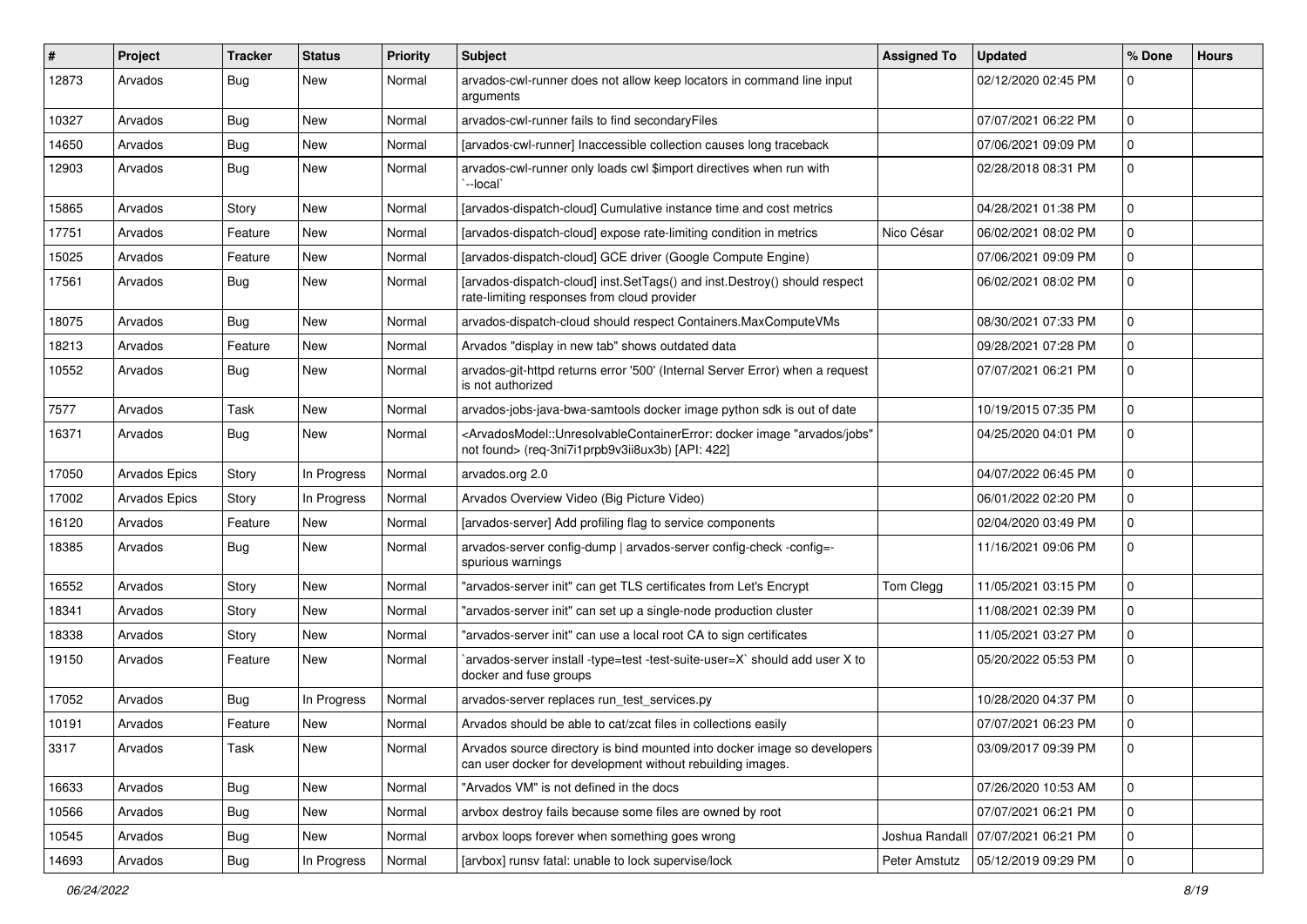| $\vert$ # | Project  | <b>Tracker</b> | <b>Status</b> | <b>Priority</b> | <b>Subject</b>                                                                                                                                                        | <b>Assigned To</b> | <b>Updated</b>      | % Done       | <b>Hours</b> |
|-----------|----------|----------------|---------------|-----------------|-----------------------------------------------------------------------------------------------------------------------------------------------------------------------|--------------------|---------------------|--------------|--------------|
| 16853     | Arvados  | Bug            | New           | Normal          | [arvbox] various bugs                                                                                                                                                 |                    | 09/18/2020 08:55 PM | $\mathbf 0$  |              |
| 13812     | Arvados  | <b>Bug</b>     | <b>New</b>    | Normal          | arv cli continues to cache broken discovery document                                                                                                                  |                    | 07/13/2018 09:41 PM | $\mathbf 0$  |              |
| 11520     | Arvados  | Bug            | New           | Normal          | "arv collection list" command parsing allows invalid lines                                                                                                            |                    | 07/06/2021 09:23 PM | $\mathbf 0$  |              |
| 7237      | Arvados  | Feature        | New           | Normal          | arv-copy ergonomics                                                                                                                                                   |                    | 02/06/2020 07:16 PM | $\mathbf 0$  |              |
| 14005     | Arvados  | Bug            | New           | Normal          | arv-copy will not create a new collection if copied within the same project                                                                                           |                    | 08/10/2018 01:37 PM | $\mathbf 0$  |              |
| 11519     | Arvados  | Bug            | In Progress   | Normal          | arv-get should abort on ctrl/C                                                                                                                                        |                    | 07/06/2021 09:17 PM | $\mathbf{0}$ |              |
| 18218     | Arvados  | Feature        | New           | Normal          | ARV GUI: perform operations on files selected via the filter                                                                                                          |                    | 09/28/2021 08:30 PM | $\mathbf 0$  |              |
| 16336     | Arvados  | Feature        | New           | Normal          | arv keep put: accept a URL for server side loading                                                                                                                    |                    | 04/17/2020 04:46 PM | $\mathbf 0$  |              |
| 11093     | Arvados  | Bug            | New           | Normal          | "arv keep_service create" should go to an editor.                                                                                                                     |                    | 07/07/2021 05:25 PM | $\mathbf 0$  |              |
| 13607     | Arvados  | <b>Bug</b>     | <b>New</b>    | Normal          | [arv-mount] avoid excessive memory consumption of idle arv-mounts                                                                                                     |                    | 07/06/2021 09:10 PM | $\mathbf 0$  |              |
| 12571     | Arvados  | Story          | New           | Normal          | arv-mount by_tag directory support for properties                                                                                                                     |                    | 07/06/2021 09:11 PM | $\mathbf 0$  |              |
| 17413     | Arvados  | Bug            | New           | Normal          | [arv-mount] Exit (instead of undefined behavior) after unhandled exception                                                                                            |                    | 07/06/2021 09:08 PM | $\mathbf 0$  |              |
| 15005     | Arvados  | Feature        | New           | Normal          | [arv-mount] Fuse operations longer than the crunchstat interval                                                                                                       |                    | 03/20/2019 07:49 PM | $\mathbf{0}$ |              |
| 14972     | Arvados  | Bug            | New           | Normal          | [arv-mount] mount-tmp flag does not start in read/write mode                                                                                                          |                    | 03/14/2019 03:42 PM | $\mathbf 0$  |              |
| 17942     | Arvados  | Bug            | <b>New</b>    | Normal          | [arv-mount] requests manifest text multiple times when mounting collection                                                                                            |                    | 08/09/2021 03:41 PM | $\mathbf 0$  |              |
| 11296     | Arvados  | Bug            | <b>New</b>    | Normal          | [arv-put] bad progress indicator                                                                                                                                      |                    | 07/06/2021 09:24 PM | $\mathbf 0$  |              |
| 18576     | Arvados  | Feature        | New           | Normal          | arv-put converts properties aliases to vocabulary ids                                                                                                                 |                    | 04/05/2022 02:53 PM | $\mathbf{0}$ |              |
| 11605     | Arvados  | Feature        | <b>New</b>    | Normal          | arv-put detects symlinks to common files and directories to avoid<br>duplicated uploads                                                                               |                    | 07/06/2021 09:22 PM | $\mathbf{0}$ |              |
| 11405     | Arvados  | Bug            | <b>New</b>    | Normal          | [arv-put] Lumpy / slow upload                                                                                                                                         |                    | 07/06/2021 09:23 PM | $\mathbf{0}$ |              |
| 17764     | Arvados  | Bug            | New           | Normal          | [arv-put] progress update does not refresh frequently enough                                                                                                          |                    | 07/06/2021 09:08 PM | $\mathbf{0}$ |              |
| 16426     | Arvados  | Bug            | <b>New</b>    | Normal          | [arv-put] should calculate (worst case) manifest size up front before<br>upload, and abort when it is too large                                                       |                    | 07/06/2021 09:08 PM | $\Omega$     |              |
| 11157     | Arvados  | Bug            | <b>New</b>    | Normal          | [arv-put] When debug mode is active, report the cache file name being to<br>be used                                                                                   |                    | 07/07/2021 05:25 PM | $\mathbf 0$  |              |
| 3738      | Arvados  | Task           | New           | Normal          | arv-run-pipeline-instance: display workbench URI instead of the bare uuid                                                                                             |                    | 07/06/2021 09:27 PM | $\mathbf 0$  |              |
| 13325     | Arvados  | Story          | New           | Normal          | As a CWL learner, I would like to be able to run CWL workflows easily on<br>playground                                                                                |                    | 07/06/2021 09:10 PM | $\mathbf 0$  |              |
| 13326     | Arvados  | Story          | <b>New</b>    | Normal          | As a data provider, I would like the ability to provide metered access to my<br>data on Arvados, including start/end dates, bandwidth caps, and % of file<br>accessed |                    | 07/06/2021 09:10 PM | $\mathbf 0$  |              |
| 1427      | Tapestry | Feature        | New           | Normal          | As an administrator, I can see the (not-actually-public) public profile page<br>of a suspended participant / participant who withdrew and requested data<br>removal   |                    | 10/28/2013 04:36 PM | $\mathbf 0$  |              |
| 1384      | Tapestry | Feature        | New           | Normal          | As a participant, I can remove traitwise survey results from my public<br>profile                                                                                     |                    | 10/28/2013 04:51 PM | $\mathbf 0$  |              |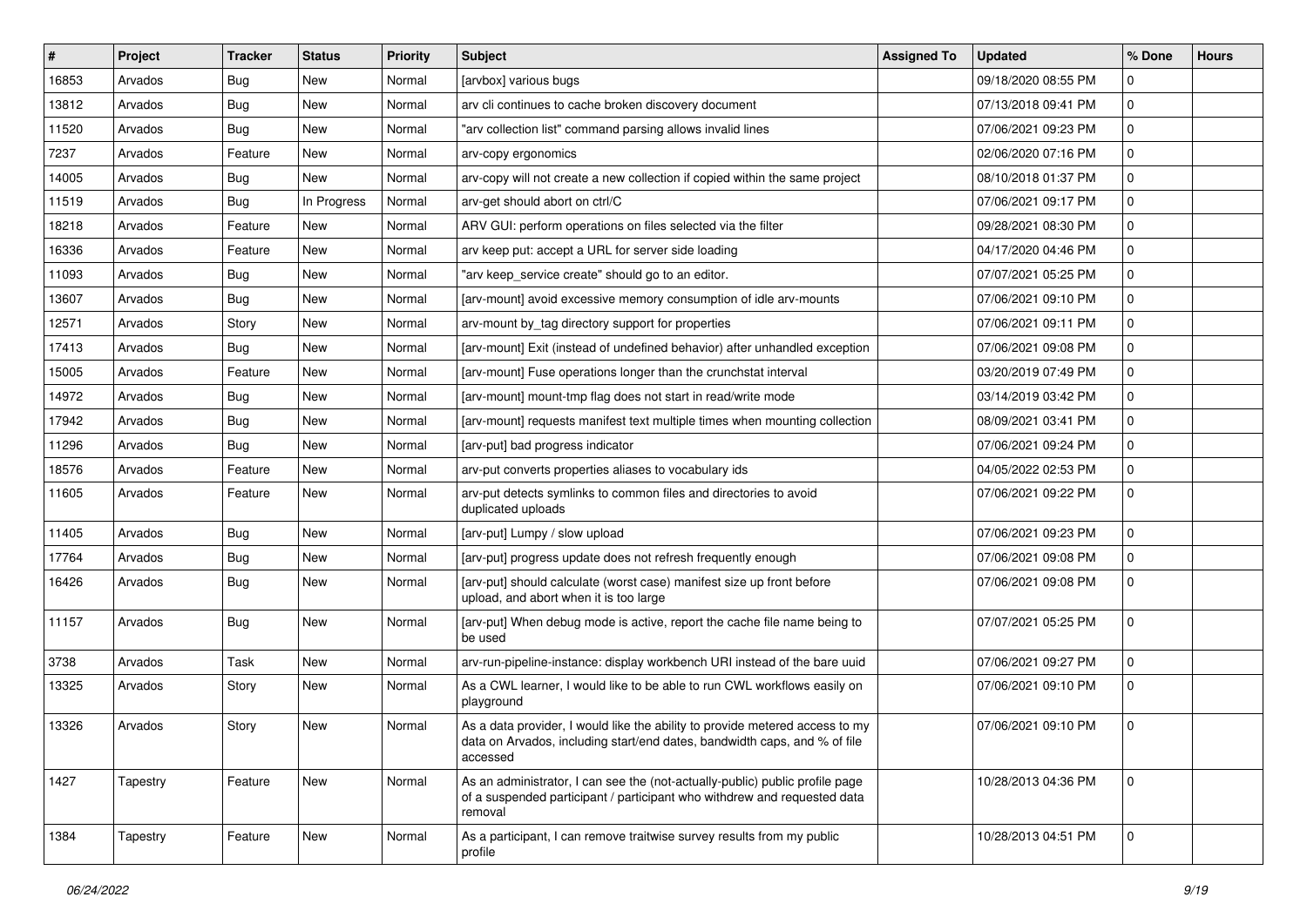| #     | Project                | <b>Tracker</b> | <b>Status</b> | <b>Priority</b> | <b>Subject</b>                                                                                                                                      | <b>Assigned To</b> | <b>Updated</b>      | % Done      | <b>Hours</b> |
|-------|------------------------|----------------|---------------|-----------------|-----------------------------------------------------------------------------------------------------------------------------------------------------|--------------------|---------------------|-------------|--------------|
| 1385  | Tapestry               | Feature        | New           | Normal          | As a participant, I can see a list of datasets contributed by 3rd party<br>studies, which I can inspect (download) and release to my public profile |                    | 10/28/2013 04:52 PM | $\Omega$    |              |
| 2980  | Tapestry               | Bug            | New           | Normal          | attempting to authorize a disabled page should not redirect                                                                                         | Phil Hodgson       | 06/06/2014 08:49 AM | $\mathbf 0$ |              |
| 17100 | Arvados                | Feature        | New           | Normal          | Audit logs should include current/logged in user                                                                                                    |                    | 11/09/2020 04:37 PM | $\mathbf 0$ |              |
| 1520  | Tapestry               | <b>Bug</b>     | New           | Normal          | auto-enrollment feature should be configurable                                                                                                      | Ward<br>Vandewege  | 09/20/2013 01:33 PM | $\mathbf 0$ |              |
| 9960  | Arvados                | Story          | New           | Normal          | Automate starting/enabling services during Workbench and API package<br>installation                                                                |                    | 07/07/2021 06:23 PM | $\Omega$    |              |
| 4827  | Lightning              | Story          | <b>New</b>    | Normal          | Automatic Deployment Implementation                                                                                                                 | Abram<br>Connelly  | 05/28/2019 05:31 PM | $\mathbf 0$ |              |
| 14577 | Arvados<br>Workbench 2 | Feature        | New           | Normal          | [Backend] User name                                                                                                                                 |                    | 06/26/2019 07:29 PM | 0           |              |
| 18464 | Arvados                | Feature        | New           | Normal          | Batch update endpoint for permission changes                                                                                                        |                    | 11/22/2021 03:33 PM | $\mathbf 0$ |              |
| 12028 | Arvados                | Feature        | New           | Normal          | Be able to create a new collection based on a subdirectory in workbench                                                                             |                    | 07/06/2021 09:20 PM | 0           |              |
| 17354 | Arvados                | Feature        | New           | Normal          | Be able to inject additional documentation text into WebDAV/s3 info dialog                                                                          |                    | 02/09/2021 03:51 PM | $\mathbf 0$ |              |
| 13351 | Arvados                | Bug            | In Progress   | Normal          | Benchmark container_request creation and see if there are opportunities<br>for optimization                                                         | Peter Amstutz      | 07/06/2021 09:14 PM | $\mathbf 0$ |              |
| 15364 | Arvados                | Story          | New           | Normal          | Better CWL onboarding                                                                                                                               |                    | 07/06/2021 09:08 PM | $\mathbf 0$ |              |
| 13676 | Arvados                | Bug            | New           | Normal          | better error dialog for un-allowed repo names                                                                                                       |                    | 04/22/2020 09:08 PM | 0           |              |
| 16344 | Arvados                | <b>Bug</b>     | New           | Normal          | Better logging of token rejection                                                                                                                   |                    | 10/07/2020 04:07 PM | $\mathbf 0$ |              |
| 16348 | Arvados                | Feature        | New           | Normal          | Better metrics of keepstore bandwidth usage (especially on back end)                                                                                |                    | 04/22/2020 03:54 PM | $\mathbf 0$ |              |
| 18179 | Arvados Epics          | Story          | New           | Normal          | Better spot instance support                                                                                                                        |                    | 03/23/2022 01:47 PM | 0           |              |
| 3189  | Arvados                | Task           | New           | Normal          | [Blocker] Clarify design/requirements                                                                                                               | Tom Clegg          | 10/03/2014 04:52 PM | $\mathbf 0$ |              |
| 16034 | Arvados                | Bug            | In Progress   | Normal          | ---- bookmark ---                                                                                                                                   |                    | 02/25/2020 09:28 PM | $\mathbf 0$ |              |
| 17345 | Arvados                | Bug            | New           | Normal          | [boot] handle dependency upgrades better in "arvados-package build"                                                                                 |                    | 07/06/2021 09:12 PM | $\mathbf 0$ |              |
| 17344 | Arvados                | Story          | New           | Normal          | [boot] Make arvados-server-easy package suitable for demo use case                                                                                  | Tom Clegg          | 07/06/2021 09:12 PM | $\mathbf 0$ |              |
| 16069 | Arvados                | Story          | New           | Normal          | [boot] start a dev cluster                                                                                                                          |                    | 01/22/2020 07:34 PM | $\mathbf 0$ |              |
| 1370  | GET-Evidence           | Bug            | New           | Normal          | broken link                                                                                                                                         |                    | 01/22/2013 08:51 PM | $\mathbf 0$ |              |
| 2545  | Tapestry               | Bug            | <b>New</b>    | Normal          | broken links on /admin/removal_requests                                                                                                             |                    | 04/07/2014 01:29 PM | 0           |              |
| 16123 | Arvados                | Bug            | New           | Normal          | Browsing trash produces spurious errors                                                                                                             |                    | 06/19/2020 02:33 PM | $\mathbf 0$ |              |
| 14509 | Arvados<br>Workbench 2 | Bug            | New           | Normal          | [Bug][Graph] Cwl graph edges are not painted                                                                                                        |                    | 02/12/2020 04:02 PM | $\mathbf 0$ |              |
| 16658 | Arvados                | Bug            | New           | Normal          | [Bug] "Move/Copy To" Dialog does not list all possible target locations.                                                                            |                    | 07/30/2020 05:31 PM | $\mathbf 0$ |              |
| 13794 | Arvados                | Story          | New           | Normal          | Build Docker images without requiring Docker on client                                                                                              |                    | 07/06/2021 09:10 PM | $\mathbf 0$ |              |
| 14732 | Arvados<br>Workbench 2 | <b>Bug</b>     | New           | Normal          | Build failed in Jenkins - new configuration                                                                                                         |                    | 01/15/2019 01:50 PM | $\mathbf 0$ |              |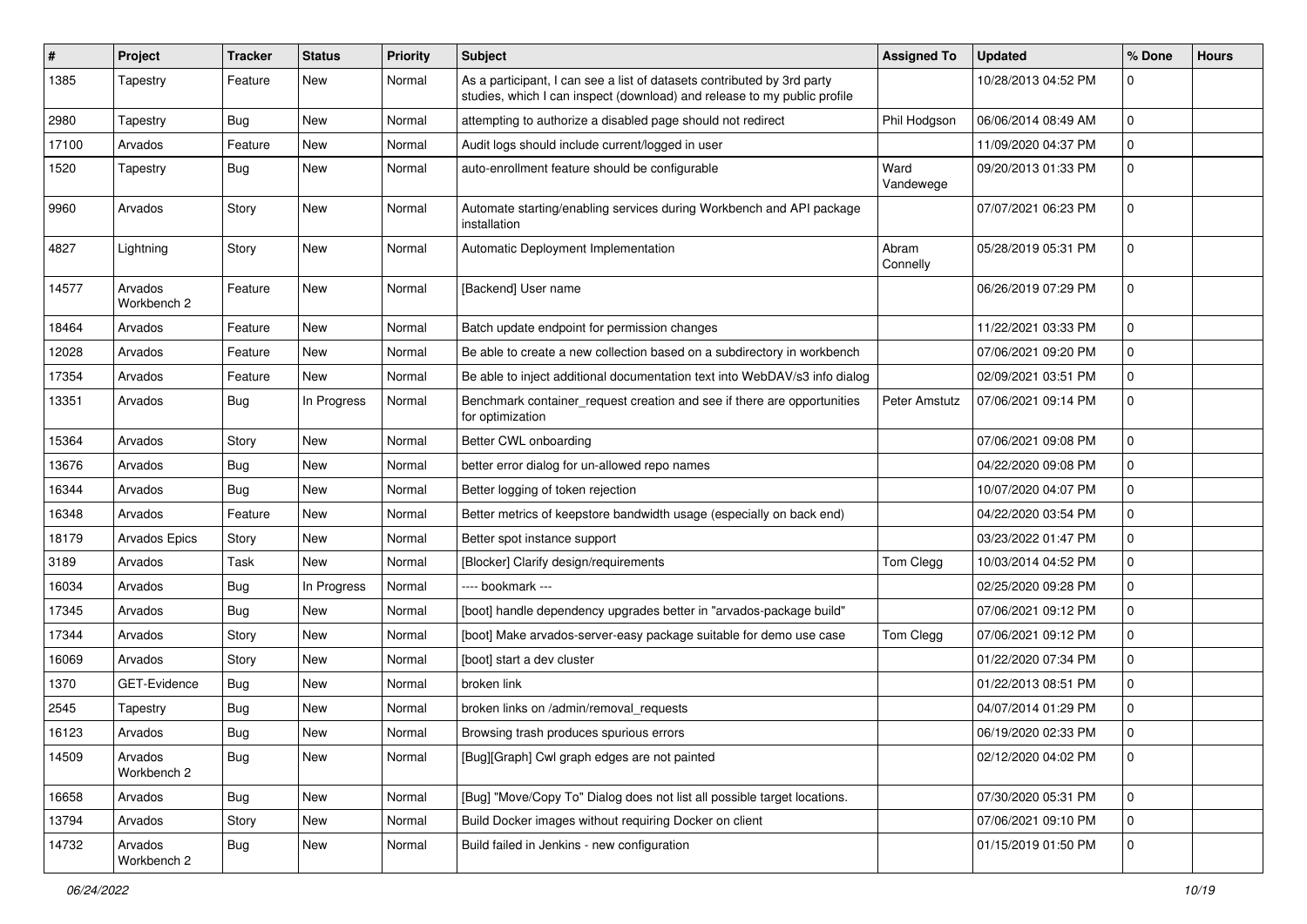| ∥#    | Project             | <b>Tracker</b> | <b>Status</b> | <b>Priority</b> | <b>Subject</b>                                                                                          | <b>Assigned To</b>  | <b>Updated</b>      | % Done      | <b>Hours</b> |
|-------|---------------------|----------------|---------------|-----------------|---------------------------------------------------------------------------------------------------------|---------------------|---------------------|-------------|--------------|
| 17159 | Arvados             | <b>Bug</b>     | <b>New</b>    | Normal          | [build] make build-packages-python-ruby run on a Jenkins satellite                                      |                     | 11/23/2020 04:25 PM | $\mathbf 0$ |              |
| 14011 | Arvados             | <b>Bug</b>     | <b>New</b>    | Normal          | build/run-library.sh version_from_git function dumps environment when not<br>in a git repo              |                     | 08/10/2018 04:43 PM | $\mathbf 0$ |              |
| 18347 | Arvados             | Feature        | <b>New</b>    | Normal          | Cache negative token lookups in federation/OIDC                                                         |                     | 11/23/2021 09:07 PM | $\mathbf 0$ |              |
| 539   | GET-Evidence        | Feature        | New           | Normal          | call synonymous amino acids that match pathogenic reference alleles (e.g.<br>F5 R534R)                  |                     | 03/08/2011 06:53 PM | $\mathbf 0$ |              |
| 16574 | Arvados             | Feature        | New           | Normal          | Can limit which users can submit container requests.                                                    |                     | 08/02/2021 08:24 PM | $\Omega$    |              |
| 17158 | Arvados             | Bug            | New           | Normal          | Cannot execute a registered CommandLineTool, only Workflow                                              |                     | 11/23/2020 04:20 PM | $\Omega$    |              |
| 19086 | Arvados             | Feature        | <b>New</b>    | Normal          | Can provide input JSON/YAML when launching a Workflow as an<br>alternative to the input form            | Peter Amstutz       | 06/22/2022 02:53 PM | $\Omega$    |              |
| 14116 | Arvados             | Bug            | New           | Normal          | c-d-s reniceAll does not wait for complete information on Arvados jobs                                  |                     | 08/24/2018 02:23 AM | $\mathbf 0$ |              |
| 14117 | Arvados             | Bug            | New           | Normal          | c-d-s reniceAll sets nice on jobs that are not pending                                                  |                     | 08/24/2018 11:35 AM | $\mathbf 0$ |              |
| 14115 | Arvados             | Bug            | New           | Normal          | c-d-s reniceAll takes a very long time and holds up SqueueChecker<br>updates and initial job submission |                     | 08/24/2018 01:11 PM | $\mathbf 0$ |              |
| 10296 | Arvados             | Bug            | New           | Normal          | [Centos7] [google_api_python_client] packaging with wrong permissions                                   |                     | 07/07/2021 06:22 PM | $\mathbf 0$ |              |
| 9411  | Tapestry            | Support        | <b>New</b>    | Normal          | Change 30 day release window to 31 days                                                                 |                     | 06/15/2016 04:14 PM | $\mathbf 0$ |              |
| 8697  | Tapestry            | Feature        | In Progress   | Normal          | Check for finished download/processing jobs                                                             | Tom Clegg           | 03/24/2016 06:48 PM | $\mathbf 0$ |              |
| 17149 | Arvados             | Feature        | New           | Normal          | Checkpoint / snapshot to support migrating tasks when more memory is<br>needed                          |                     | 11/19/2020 10:42 AM | $\mathbf 0$ |              |
| 6647  | Arvados             | Story          | New           | Normal          | Choose an option to make better service discoveries in deployments                                      |                     | 07/06/2021 09:11 PM | $\mathbf 0$ |              |
| 3437  | Arvados             | Bug            | <b>New</b>    | Normal          | 'Choose folder" dialog when running a pipeline displays folders you can't<br>write to                   |                     | 07/06/2021 09:27 PM | $\Omega$    |              |
| 3192  | Arvados             | Task           | <b>New</b>    | Normal          | Clarify requirements/implementation                                                                     | Tom Clegg           | 03/09/2017 09:35 PM | $\mathbf 0$ |              |
| 15537 | Arvados             | Bug            | New           | Normal          | Clarify that Arvados CLI tools are Linux only                                                           |                     | 07/06/2021 09:12 PM | $\mathbf 0$ |              |
| 18292 | Arvados             | Bug            | New           | Normal          | [cleanup] remove AssignNodeHostname from the configuration. Also from<br>the documentation.             |                     | 10/22/2021 09:24 PM | $\mathbf 0$ |              |
| 509   | <b>GET-Evidence</b> | Bug            | <b>New</b>    | Normal          | Clean up runt variants imported by PharmGKB                                                             | Tom Clegg           | 02/16/2011 02:54 PM | $\mathbf 0$ |              |
| 13874 | Arvados             | Story          | New           | Normal          | [CLI] arvados-server "health" subcommand                                                                |                     | 07/06/2021 09:14 PM | $\mathbf 0$ |              |
| 13875 | Arvados             | Story          | New           | Normal          | [CLI] arvados-server "metrics" subcommand                                                               |                     | 07/20/2018 02:52 AM | $\pmb{0}$   |              |
| 13876 | Arvados             | Story          | <b>New</b>    | Normal          | [CLI] arvados-server "status" subcommand                                                                |                     | 07/20/2018 02:58 AM | $\Omega$    |              |
| 13813 | Arvados             | Bug            | <b>New</b>    | Normal          | [CLI] arv traceback on simple timeout                                                                   | Lucas Di<br>Pentima | 04/28/2021 03:55 PM | $\Omega$    |              |
| 16566 | Arvados             | Bug            | New           | Normal          | [cli] can't create a token when using a token created with<br>create superuser token.rb                 |                     | 07/06/2021 09:08 PM | $\Omega$    |              |
| 9980  | Arvados             | Bug            | <b>New</b>    | Low             | [CLI] Trailing blank lines in ~/.config/arvados/settings.conf should be<br>ignored                      |                     | 02/06/2020 07:16 PM | $\mathbf 0$ |              |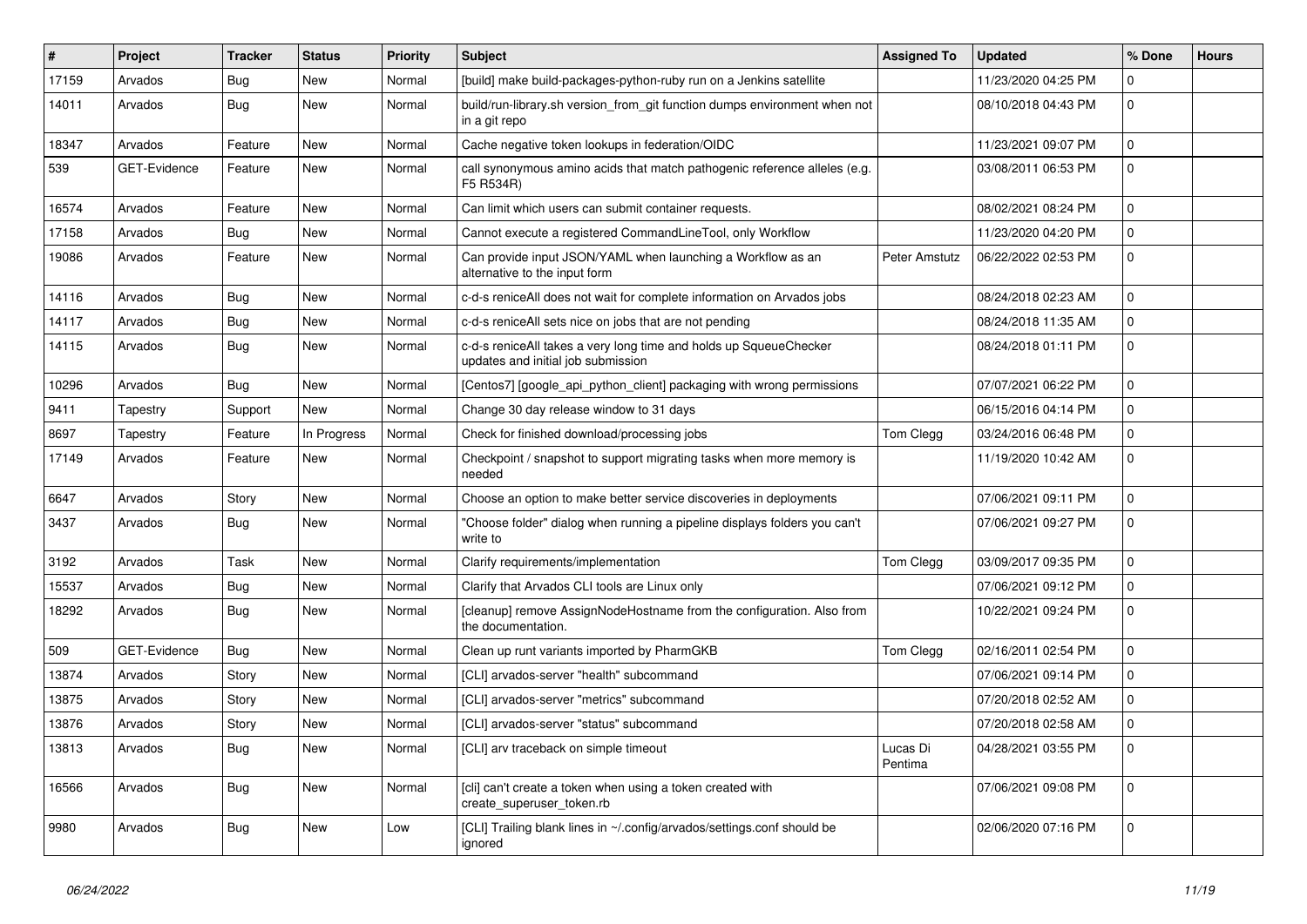| $\sharp$ | Project                | <b>Tracker</b> | <b>Status</b> | <b>Priority</b> | <b>Subject</b>                                                                                                              | <b>Assigned To</b> | <b>Updated</b>      | % Done      | <b>Hours</b> |
|----------|------------------------|----------------|---------------|-----------------|-----------------------------------------------------------------------------------------------------------------------------|--------------------|---------------------|-------------|--------------|
| 16640    | Arvados                | Feature        | <b>New</b>    | Normal          | Cluster c97qk interferes with proper search function                                                                        |                    | 07/30/2020 05:00 PM | $\Omega$    |              |
| 6164     | GET-Evidence           | Task           | <b>New</b>    | Normal          | Code review                                                                                                                 |                    | 05/27/2015 08:21 PM | 0           |              |
| 6085     | GET-Evidence           | Task           | <b>New</b>    | Normal          | Code review branch 5883-oauth2-update                                                                                       |                    | 05/19/2015 08:15 PM | 0           |              |
| 16858    | <b>Arvados Epics</b>   | Story          | <b>New</b>    | Normal          | Collection check in / check out                                                                                             |                    | 02/18/2022 09:55 PM | 0           |              |
| 10554    | Arvados                | Bug            | <b>New</b>    | Normal          | Collection file count & size information don't get dynamically updated on<br>collection update                              |                    | 07/07/2021 06:21 PM | $\mathbf 0$ |              |
| 18724    | Arvados                | <b>Bug</b>     | <b>New</b>    | Normal          | Collection file_names should contain full paths for substring matching                                                      |                    | 03/01/2022 09:11 PM | $\mathbf 0$ |              |
| 9661     | Arvados                | Feature        | New           | Normal          | collection update performance improvement                                                                                   |                    | 02/06/2020 07:00 PM | 0           |              |
| 16071    | Arvados<br>Workbench 2 | Story          | <b>New</b>    | Normal          | [Collection view] Provenance, used by for collections                                                                       |                    | 06/15/2022 02:35 PM | 0           |              |
| 16057    | Arvados<br>Workbench 2 | Story          | <b>New</b>    | Normal          | Combine selected collections                                                                                                |                    | 02/12/2020 02:51 PM | 0           |              |
| 16300    | Arvados<br>Workbench 2 | Story          | <b>New</b>    | Normal          | Compare 2 collection versions                                                                                               |                    | 04/01/2020 01:47 PM | $\mathbf 0$ |              |
| 12527    | Arvados                | Story          | New           | Normal          | [Composer] Refactor to separate vendor-specific pieces and all them to be<br>replaced                                       | Peter Amstutz      | 07/06/2021 09:11 PM | $\Omega$    |              |
| 13675    | Arvados                | Feature        | New           | Normal          | [Composer/Workbench] Import of public git repo to a new Arvados<br>repository                                               |                    | 07/06/2021 09:10 PM | $\mathbf 0$ |              |
| 15960    | Arvados Epics          | Story          | New           | Normal          | Computing on external data                                                                                                  |                    | 05/09/2022 03:20 PM | 0           |              |
| 17745    | Arvados                | Bug            | <b>New</b>    | Normal          | [config] arvados-server config-dump with ec2 driver has confusing output                                                    |                    | 07/06/2021 09:08 PM | $\mathbf 0$ |              |
| 18937    | Arvados                | Feature        | <b>New</b>    | Low             | [config] simplify AnonymousUserToken configuration                                                                          |                    | 06/22/2022 02:55 PM | 0           |              |
| 18563    | Arvados                | <b>Bug</b>     | <b>New</b>    | Normal          | [config] simplify/streamline InternalURLs/ExternalURL situation                                                             |                    | 06/07/2022 09:07 PM | 0           |              |
| 2552     | Tapestry               | Story          | <b>New</b>    | Normal          | Configurable mini-consent form and validations                                                                              | Phil Hodgson       | 06/10/2014 10:28 AM | 0           |              |
| 10177    | Arvados                | <b>Bug</b>     | New           | Normal          | Confusing job duration reporting                                                                                            |                    | 07/07/2021 06:23 PM | 0           |              |
| 2966     | Tapestry               | Task           | <b>New</b>    | Normal          | Consider a section option for Absolute Pitch Survey                                                                         | Phil Hodgson       | 06/04/2014 12:59 PM | $\mathbf 0$ |              |
| 17116    | Arvados                | Story          | <b>New</b>    | Normal          | Consider excluding api_client_authorization from audit logs by default.                                                     |                    | 11/16/2020 04:23 PM | 0           |              |
| 16972    | Arvados                | <b>Bug</b>     | New           | Normal          | Container request page doesn't refresh                                                                                      |                    | 10/07/2020 06:33 PM | 0           |              |
| 18996    | Arvados                | <b>Bug</b>     | <b>New</b>    | Normal          | Container request's expires_at field                                                                                        |                    | 06/22/2022 02:55 PM | 0           |              |
| 17110    | Arvados                | Feature        | New           | Normal          | Container reuse on sub-workflows and chunks of scatter inputs                                                               |                    | 11/13/2020 03:54 PM | 0           |              |
| 18677    | Arvados                | Feature        | <b>New</b>    | Normal          | Container runtime metrics API                                                                                               |                    | 01/25/2022 06:56 PM | $\mathbf 0$ |              |
| 13102    | Arvados                | <b>Bug</b>     | New           | Normal          | containers are not reused unless runtime constraints (including RAM)<br>match exactly                                       |                    | 07/06/2021 09:10 PM | $\mathbf 0$ |              |
| 17878    | Arvados                | <b>Bug</b>     | New           | Normal          | [container shell] confusing error "channel 3: bad ext data" when forwarding<br>tcp traffic into a container with API: false |                    | 07/08/2021 05:21 PM | 0           |              |
| 19166    | Arvados                | Feature        | In Progress   | Normal          | Container shell support for SLURM and LSF dispatchers                                                                       | Tom Clegg          | 06/24/2022 08:27 PM | 0           |              |
| 18863    | Arvados                | Feature        | New           | Normal          | [controller] add background job to clean up old container log records                                                       |                    | 06/22/2022 02:55 PM | $\pmb{0}$   |              |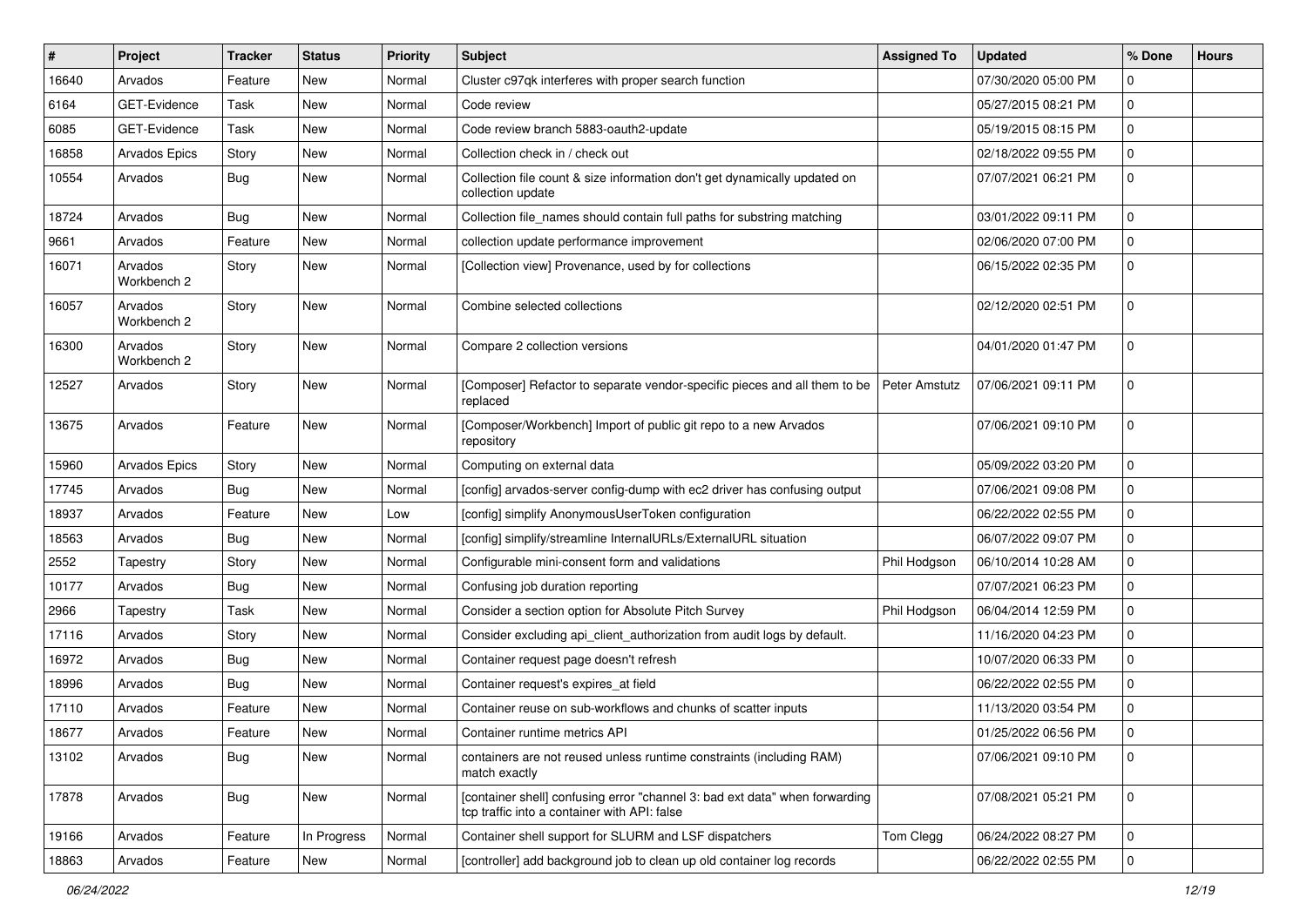| $\vert$ # | Project   | <b>Tracker</b> | <b>Status</b> | <b>Priority</b> | <b>Subject</b>                                                                                                | <b>Assigned To</b> | <b>Updated</b>      | % Done       | <b>Hours</b> |
|-----------|-----------|----------------|---------------|-----------------|---------------------------------------------------------------------------------------------------------------|--------------------|---------------------|--------------|--------------|
| 15082     | Arvados   | Feature        | <b>New</b>    | Normal          | [controller] [all services] Publish entire config including secrets                                           |                    | 07/06/2021 09:09 PM | $\mathbf 0$  |              |
| 18009     | Arvados   | Bug            | <b>New</b>    | Normal          | [controller] always returns an empty "unsigned_manifest_text" field for<br>collections                        |                    | 08/11/2021 05:15 PM | $\mathbf 0$  |              |
| 15457     | Arvados   | Feature        | <b>New</b>    | Normal          | [Controller] Delegate new container requests to other clusters based on<br>location of input data             |                    | 07/06/2021 09:12 PM | $\pmb{0}$    |              |
| 16453     | Arvados   | Story          | New           | Normal          | [controller] Expand config comment about LDAP search filters                                                  |                    | 05/20/2020 03:33 PM | $\mathbf 0$  |              |
| 16160     | Arvados   | Feature        | <b>New</b>    | Normal          | controller exports metrics per endpoint                                                                       |                    | 05/06/2020 02:30 PM | $\mathbf 0$  |              |
| 17209     | Arvados   | Feature        | In Progress   | Normal          | Controller forwards web requests to crunch worker nodes                                                       | Tom Clegg          | 05/11/2021 07:10 PM | $\mathbf{0}$ |              |
| 17037     | Arvados   | Feature        | New           | Normal          | [controller] Improve use of given name/family name fields for generic<br>OpenID Connect providers             |                    | 10/21/2020 05:33 PM | $\mathbf 0$  |              |
| 14004     | Arvados   | Story          | <b>New</b>    | Normal          | [Controller] Keep database in tune                                                                            |                    | 07/06/2021 09:10 PM | $\mathbf 0$  |              |
| 17940     | Arvados   | Bug            | <b>New</b>    | Normal          | [controller] memory management issues                                                                         |                    | 08/09/2021 03:40 PM | $\mathbf{0}$ |              |
| 17038     | Arvados   | Feature        | <b>New</b>    | Normal          | [controller] Option to request additional scopes, and verify additional<br>claims, during OpenID Connect auth |                    | 05/19/2021 09:04 PM | $\Omega$     |              |
| 13997     | Arvados   | Story          | <b>New</b>    | Normal          | [Controller] Port "collection update" API from Rails                                                          |                    | 07/06/2021 09:10 PM | $\mathbf{0}$ |              |
| 13995     | Arvados   | Story          | <b>New</b>    | Normal          | [Controller] Port "collection update" functional tests from Rails API to<br>controller test suite             |                    | 07/06/2021 09:10 PM | $\Omega$     |              |
| 14257     | Arvados   | Feature        | <b>New</b>    | Normal          | [controller] refresh manifest API                                                                             |                    | 07/06/2021 09:09 PM | $\mathbf{0}$ |              |
| 17681     | Arvados   | <b>Bug</b>     | <b>New</b>    | Normal          | [controller] seems to have a really long timeout for its db connection                                        |                    | 06/08/2021 05:52 PM | $\Omega$     |              |
| 18944     | Arvados   | Feature        | New           | Normal          | [controller] should log the user uuid used for the request                                                    |                    | 06/22/2022 03:32 PM | $\mathbf{0}$ |              |
| 18969     | Arvados   | Bug            | <b>New</b>    | Normal          | Controller should monitor its own memory usage and pause requests<br>handling when memory usage is high       |                    | 04/05/2022 02:53 PM | $\mathbf{0}$ |              |
| 19057     | Arvados   | <b>Bug</b>     | New           | Normal          | [controller] should not allow adding the same user to a VM more than one<br>time                              |                    | 06/22/2022 02:53 PM | $\mathbf 0$  |              |
| 17468     | Arvados   | Feature        | New           | Normal          | [controller] Skip repetitive OIDC UserInfo calls if access token validates as<br>an ID token                  |                    | 07/06/2021 09:11 PM | $\mathbf 0$  |              |
| 13574     | Arvados   | Story          | <b>New</b>    | Normal          | [Controller] Update container priorities asynchronously                                                       |                    | 04/22/2020 09:00 PM | $\pmb{0}$    |              |
| 11675     | Lightning | Story          | <b>New</b>    | Normal          | Convert Harvard PGP exome data to CGF                                                                         |                    | 04/30/2019 05:27 PM | $\mathsf 0$  |              |
| 11674     | Lightning | Story          | New           | Normal          | Convert openSNP genotyping data to CGF                                                                        |                    | 05/15/2019 05:53 PM | $\mathbf 0$  |              |
| 17576     | Arvados   | <b>Bug</b>     | <b>New</b>    | Normal          | Copy collection link includes style                                                                           |                    | 04/22/2021 06:54 AM | $\mathbf 0$  |              |
| 13557     | Arvados   | Feature        | <b>New</b>    | Normal          | Copying a container request should link to the original container request                                     |                    | 07/06/2021 09:09 PM | $\mathbf 0$  |              |
| 19048     | Arvados   | Bug            | New           | Normal          | Copying a folder in collection file browser results in empty folder                                           |                    | 06/22/2022 02:54 PM | $\mathbf{0}$ |              |
| 12198     | Arvados   | Bug            | <b>New</b>    | Normal          | Copying a project with a docker image doesn't copy the docker metadata                                        |                    | 07/06/2021 09:11 PM | $\mathbf 0$  |              |
| 16130     | Arvados   | Bug            | New           | Normal          | Copying container request gets error                                                                          |                    | 10/05/2020 06:54 PM | $\mathbf 0$  |              |
| 18198     | Arvados   | Bug            | New           | Normal          | 'copy selected files into collection" function in WB2 extremely slow                                          |                    | 09/27/2021 07:45 PM | $\mathbf 0$  |              |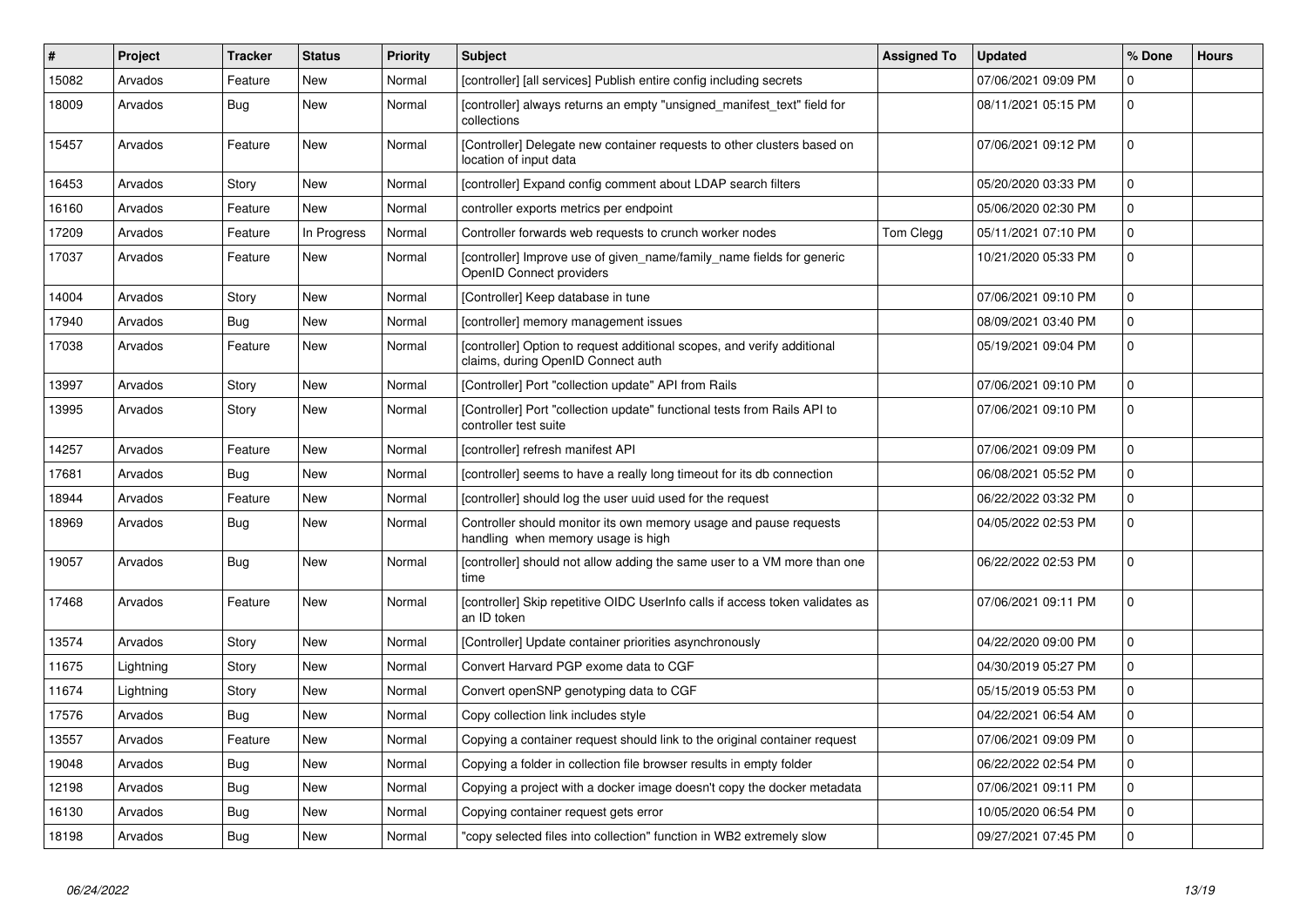| $\sharp$ | Project                | <b>Tracker</b> | <b>Status</b> | <b>Priority</b> | <b>Subject</b>                                                                                                            | <b>Assigned To</b>  | <b>Updated</b>      | % Done       | <b>Hours</b> |
|----------|------------------------|----------------|---------------|-----------------|---------------------------------------------------------------------------------------------------------------------------|---------------------|---------------------|--------------|--------------|
| 18587    | Arvados<br>Workbench 2 | Bug            | New           | Normal          | "Copy selected into collection" incorrect behavior                                                                        | Lucas Di<br>Pentima | 02/02/2022 04:00 PM | $\Omega$     |              |
| 17291    | Arvados                | Bug            | New           | Normal          | Copy selected to collection issue                                                                                         |                     | 01/25/2021 04:59 PM | $\mathbf{0}$ |              |
| 17695    | Arvados                | Feature        | In Progress   | Normal          | [costanalyzer] make an accurate report for spot instances on AWS                                                          |                     | 09/22/2021 08:47 PM | $\mathbf 0$  |              |
| 3498     | Arvados                | Feature        | New           | Normal          | Counting the number your pipelines were used by unique users                                                              |                     | 08/16/2014 04:51 PM | $\mathbf{0}$ |              |
| 11746    | Lightning              | Story          | New           | Normal          | Covnert hg19 to FastJ and CGF                                                                                             |                     | 04/30/2019 05:56 PM | $\Omega$     |              |
| 17613    | Arvados                | Feature        | New           | Normal          | "created_by_uuid" field                                                                                                   |                     | 05/05/2021 03:49 PM | $\mathbf{0}$ |              |
| 17510    | Arvados                | Feature        | New           | Normal          | Create filter group based on an advanced search query in the UI                                                           |                     | 09/10/2021 01:33 PM | $\mathbf 0$  |              |
| 17838    | Arvados                | Feature        | New           | Normal          | Create filter group from advanced search                                                                                  |                     | 08/05/2021 03:27 PM | $\mathbf 0$  |              |
| 18210    | Arvados                | <b>Bug</b>     | New           | Normal          | Create Mountainduck Bookmark files not working                                                                            |                     | 09/28/2021 07:14 PM | $\mathbf{0}$ |              |
| 12171    | Lightning              | Story          | New           | Normal          | Create tests for 'tile-npy' programs                                                                                      |                     | 04/30/2019 05:53 PM | $\mathbf 0$  |              |
| 13080    | Arvados Epics          | Story          | New           | Normal          | Create/upload workflows through Workbench                                                                                 |                     | 01/26/2022 02:55 PM | $\mathbf 0$  |              |
| 19089    | Arvados Epics          | Task           | New           | Normal          | Cross-federation filter groups                                                                                            |                     | 05/02/2022 04:49 PM | $\mathbf 0$  |              |
| 10689    | Arvados                | <b>Bug</b>     | New           | Normal          | Crunch1 jobs should still work on a slurm setup configured for Crunch2                                                    |                     | 07/07/2021 06:21 PM | $\mathbf 0$  |              |
| 13005    | Arvados                | <b>Bug</b>     | New           | Normal          | [Crunch2] All stdout gets the same timestamp and other logging problems                                                   |                     | 07/06/2021 09:10 PM | $\mathbf 0$  |              |
| 10298    | Arvados                | <b>Bug</b>     | New           | Normal          | [Crunch2] [API] Accept collection UUID or PDH as container_image in a<br>container request                                |                     | 07/06/2021 09:11 PM | $\mathbf 0$  |              |
| 9969     | Arvados                | Bug            | In Progress   | Normal          | [Crunch2] [API] Permit container [request] with empty command (run<br>default docker command)                             |                     | 07/07/2021 06:23 PM | $\mathbf{0}$ |              |
| 10705    | Arvados                | Bug            | <b>New</b>    | Normal          | [Crunch2] [API] return a more specific 422 error message when a client<br>calls containers#unlock without having the lock |                     | 07/07/2021 06:21 PM | $\Omega$     |              |
| 9968     | Arvados                | Feature        | <b>New</b>    | Normal          | [Crunch2] [API] Support container request expiry (expires_at)                                                             |                     | 07/07/2021 06:23 PM | $\Omega$     |              |
| 14912    | Arvados                | Feature        | <b>New</b>    | Normal          | [Crunch2] Azure driver supports attaching extra storage                                                                   |                     | 07/06/2021 09:12 PM | $\mathbf{0}$ |              |
| 9046     | Arvados                | Story          | New           | Normal          | [Crunch2] Can issue container request to pull and import Docker images                                                    |                     | 07/06/2021 09:09 PM | $\mathbf 0$  |              |
| 11741    | Arvados                | Story          | New           | Normal          | [Crunch2] Create workflow object for CWL runs which are initiated from the<br>command line                                |                     | 07/06/2021 09:22 PM | $\Omega$     |              |
| 9630     | Arvados                | Bug            | <b>New</b>    | Normal          | [Crunch2] crunch-dispatch-slurm can't successfully dispatch work when<br>run from a directory it can't write to           |                     | 07/07/2021 06:23 PM | $\mathbf 0$  |              |
| 11669    | Arvados                | <b>Bug</b>     | In Progress   | Normal          | [Crunch2] crunch-dispatch-slurm hits scancel too much                                                                     |                     | 07/06/2021 09:22 PM | $\mathbf 0$  |              |
| 10708    | Arvados                | Bug            | New           | Normal          | [Crunch2] crunch-run fails trying to set swappiness on ubuntu 1204 kernel                                                 |                     | 07/07/2021 06:21 PM | $\mathbf 0$  |              |
| 12900    | Arvados                | Feature        | New           | Normal          | [Crunch2] [crunch-run] Prune old images before installing image for current<br>container                                  |                     | 12/07/2021 03:31 PM | $\mathbf 0$  |              |
| 8570     | Arvados                | Feature        | New           | Normal          | [Crunch2] Impure access to object store                                                                                   |                     | 04/25/2018 03:13 PM | $\mathbf 0$  |              |
| 8569     | Arvados                | Feature        | New           | Normal          | [Crunch2] Impure mount from host fs                                                                                       |                     | 04/25/2018 03:13 PM | $\mathbf 0$  |              |
| 12430    | Arvados                | Feature        | New           | Normal          | Crunch2 limit output collection to glob patterns                                                                          |                     | 02/12/2020 02:28 PM | $\mathbf 0$  |              |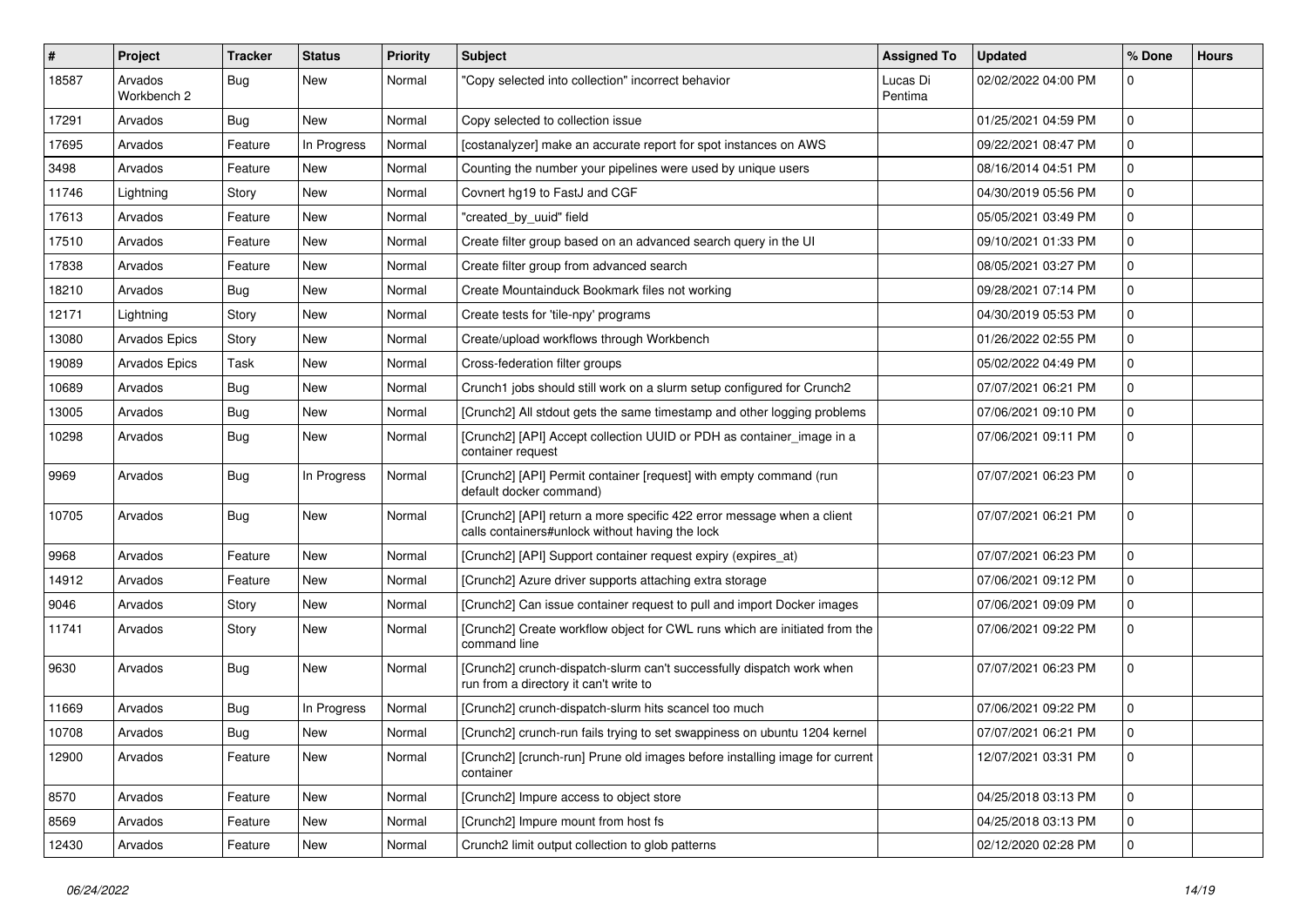| $\vert$ # | Project | <b>Tracker</b> | <b>Status</b> | <b>Priority</b> | <b>Subject</b>                                                                                                              | <b>Assigned To</b>  | <b>Updated</b>      | % Done       | <b>Hours</b> |
|-----------|---------|----------------|---------------|-----------------|-----------------------------------------------------------------------------------------------------------------------------|---------------------|---------------------|--------------|--------------|
| 15135     | Arvados | Feature        | New           | Normal          | [Crunch2] Post-run hooks                                                                                                    |                     | 07/06/2021 09:08 PM | $\mathbf 0$  |              |
| 11148     | Arvados | Bug            | <b>New</b>    | Normal          | [Crunch2] Propagate dispatch error messages (e.g., sbatch fails) to user<br>via logs/websocket                              |                     | 07/07/2021 05:25 PM | $\mathbf 0$  |              |
| 10729     | Arvados | <b>Bug</b>     | New           | Normal          | [Crunch2] Propagate error messages if sbatch command succeeds but<br>crunch-run can't run (or can't log to the Arvados API) |                     | 07/07/2021 06:21 PM | $\mathbf{0}$ |              |
| 9044      | Arvados | Story          | New           | Normal          | [Crunch2] [Workbench] Browse and show tools using the GA4GH tool<br>registry API                                            | Radhika<br>Chippada | 02/06/2020 06:51 PM | $\Omega$     |              |
| 11146     | Arvados | Feature        | New           | Normal          | [Crunch2] [Workbench] Show slurm queue position of containers submitted<br>to slurm but not yet running                     |                     | 07/07/2021 05:25 PM | $\mathbf{0}$ |              |
| 18163     | Arvados | Feature        | New           | Normal          | [Crunch] add CWL extension to limit the number of concurrently running<br>jobs during a scatter                             |                     | 01/10/2022 03:42 PM | $\mathbf{0}$ |              |
| 7880      | Arvados | Bug            | <b>New</b>    | Normal          | [Crunch] crunch-dispatch should run the bundled version of crunch-job<br>specified by Gemfile.lock                          |                     | 07/07/2021 06:27 PM | $\mathbf{0}$ |              |
| 7845      | Arvados | Feature        | New           | Normal          | [Crunch] Crunchstat and arv-mount print final stats before exiting                                                          |                     | 07/07/2021 06:27 PM | $\mathbf 0$  |              |
| 14922     | Arvados | Feature        | New           | Normal          | [crunch-dispatch-cloud] Run multiple containers concurrently on a single<br>VM                                              |                     | 07/06/2021 09:13 PM | $\mathbf 0$  |              |
| 13991     | Arvados | Bug            | New           | Normal          | crunch-dispatch-slurm does not warn when slurm MaxJobCount reached                                                          |                     | 07/06/2021 09:10 PM | $\mathbf{0}$ |              |
| 13982     | Arvados | <b>Bug</b>     | <b>New</b>    | Normal          | crunch-dispatch-slurm / Go SDK Dispatcher not able to "let go" of deleted<br>containers                                     |                     | 07/06/2021 09:10 PM | $\mathbf 0$  |              |
| 14021     | Arvados | Feature        | New           | Normal          | [crunch-dispatch-slurm] option to set job priority directly instead of using<br>nice values                                 |                     | 07/06/2021 09:09 PM | $\Omega$     |              |
| 13795     | Arvados | Bug            | New           | Normal          | crunch-dispatch-slurm too polite about killing containers                                                                   |                     | 07/11/2018 11:06 PM | $\pmb{0}$    |              |
| 4494      | Arvados | <b>Bug</b>     | New           | Normal          | [Crunch] Do more error-checking and show more diagnostic info when<br>installing a Docker image                             |                     | 07/07/2021 06:35 PM | $\mathbf{0}$ |              |
| 8121      | Arvados | <b>Bug</b>     | <b>New</b>    | Normal          | [CRUNCH] Fail gracefully when arvados repo doesn't exists                                                                   |                     | 07/07/2021 06:27 PM | $\mathbf{0}$ |              |
| 5459      | Arvados | Feature        | New           | Normal          | [Crunch] Job logs include node-level resource usage statistics (cpu, ram,<br>swap, etc)                                     |                     | 07/07/2021 06:30 PM | $\mathbf 0$  |              |
| 3801      | Arvados | Task           | <b>New</b>    | Normal          | crunch-job should treat intermittent Docker failures as temporary failures                                                  |                     | 03/09/2017 09:43 PM | $\Omega$     |              |
| 10514     | Arvados | <b>Bug</b>     | New           | Normal          | [crunch-job] use docker instead of docker.io                                                                                |                     | 07/07/2021 06:22 PM | $\mathbf{0}$ |              |
| 8869      | Arvados | <b>Bug</b>     | New           | Normal          | [Crunch] Job was repeatedly retried on same bad compute node until<br>abandoned                                             |                     | 07/07/2021 06:25 PM | $\Omega$     |              |
| 8774      | Arvados | Story          | <b>New</b>    | Normal          | [Crunch] Limit maximum wait time between retries                                                                            |                     | 07/07/2021 06:25 PM | $\Omega$     |              |
| 3093      | Arvados | Story          | New           | Normal          | [Crunch] Pipeline can use other pipelines templates as components                                                           |                     | 07/05/2014 09:34 PM | $\mathbf 0$  |              |
| 4302      | Arvados | Feature        | New           | Normal          | [Crunch] Pipelines should not fail immediately after one job failure, but<br>continue running as much as possible           |                     | 07/07/2021 06:35 PM | $\mathbf{0}$ |              |
| 4833      | Arvados | Story          | <b>New</b>    | Normal          | [Crunch] Quick turnaround time when updating a docker image in order to<br>re-run a job                                     |                     | 07/07/2021 06:31 PM | $\mathbf{0}$ |              |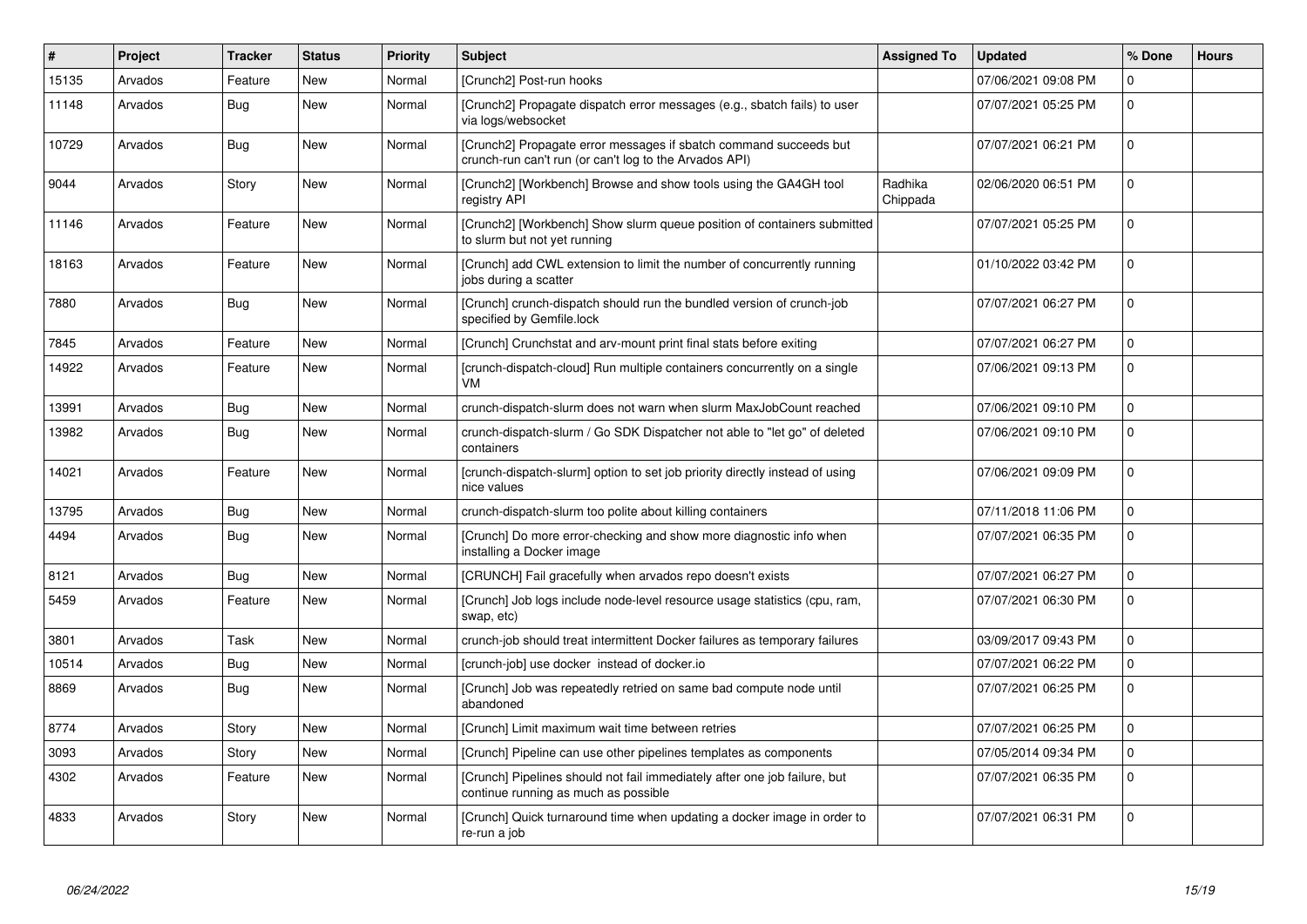| $\pmb{\#}$ | Project                | <b>Tracker</b> | <b>Status</b> | <b>Priority</b> | <b>Subject</b>                                                                                                                                                | <b>Assigned To</b> | <b>Updated</b>      | % Done      | <b>Hours</b> |
|------------|------------------------|----------------|---------------|-----------------|---------------------------------------------------------------------------------------------------------------------------------------------------------------|--------------------|---------------------|-------------|--------------|
| 5865       | Arvados                | Story          | New           | Normal          | [Crunch] Run a local job using a docker image directly from the shell VM<br>(without writing the docker image to Keep)                                        |                    | 07/07/2021 06:30 PM | $\Omega$    |              |
| 13403      | Arvados                | Feature        | <b>New</b>    | Normal          | [crunch-run] Cancel container on FUSE error                                                                                                                   |                    | 07/06/2021 09:13 PM | $\Omega$    |              |
| 18960      | Arvados                | Feature        | New           | Normal          | crunch-run can use Go FUSE driver for read-only mounts                                                                                                        |                    | 05/04/2022 03:17 PM | $\mathbf 0$ |              |
| 4726       | Arvados                | Bug            | New           | Normal          | [Crunch] run-command should show helpful error message when<br>task.foreach argument is not a list                                                            |                    | 07/07/2021 06:31 PM | 0           |              |
| 18262      | Arvados                | Bug            | New           | Normal          | [crunch-run] handle out-of-diskspace on the compute node better                                                                                               |                    | 10/08/2021 09:42 PM | $\Omega$    |              |
| 12170      | Arvados                | Bug            | New           | Normal          | crunch-run handling non-group readable files in output directory                                                                                              |                    | 07/06/2021 09:19 PM | 0           |              |
| 17347      | Arvados                | Bug            | New           | Normal          | crunch-run -- list fatal error out of memory                                                                                                                  |                    | 02/05/2021 05:22 PM | $\mathbf 0$ |              |
| 17206      | Arvados                | Feature        | <b>New</b>    | Normal          | crunch-run reverse proxies HTTP requests to container                                                                                                         |                    | 01/19/2021 07:00 PM | 0           |              |
| 13636      | Arvados                | Bug            | New           | Normal          | crunch-run takes a very long time for CWL steps with large numbers of File<br>inputs - could use a new kind of mounts entry to address this                   |                    | 07/06/2021 09:10 PM | 0           |              |
| 14952      | Arvados                | Story          | New           | Normal          | [crunchstat-summary] Add arv-mount FUSE ops time                                                                                                              |                    | 07/06/2021 09:25 PM | $\mathbf 0$ |              |
| 12854      | Arvados                | Bug            | New           | Normal          | [crunchstat-summary] broken option for skip child jobs?                                                                                                       |                    | 07/06/2021 09:10 PM | $\Omega$    |              |
| 10531      | Arvados                | Bug            | New           | Normal          | [crunchstat-summary] HTML plots should be a superset of text format<br>output                                                                                 |                    | 07/07/2021 06:22 PM | $\Omega$    |              |
| 8573       | Arvados                | Story          | New           | Normal          | crunchstat-summary should calculate averages of all metrics                                                                                                   |                    | 07/06/2021 09:11 PM | $\mathbf 0$ |              |
| 10390      | Arvados                | Bug            | <b>New</b>    | Normal          | crunchstat-summary should explain why "(no report generated)" when<br>possible                                                                                |                    | 07/06/2021 09:11 PM | $\mathbf 0$ |              |
| 14997      | Arvados                | Story          | New           | Normal          | [crunchstat-summary] Support multiple data series per graph (e.g. TX/RX,<br>user/sys CPU, etc)                                                                |                    | 07/06/2021 09:09 PM | $\Omega$    |              |
| 7600       | Arvados                | Bug            | New           | Normal          | [Crunch] Unhelpful translation of script parameter outside<br>script_parameters                                                                               |                    | 07/07/2021 06:28 PM | $\Omega$    |              |
| 5133       | Arvados                | Feature        | New           | Normal          | [Crunch] Use uncommitted code in a git work tree to run a dockerized<br>crunch job in a VM (using crunch-job or arv-run-pipeline-instance<br>--run-jobs-here) |                    | 07/07/2021 06:30 PM | 0           |              |
| 7328       | Arvados                | Feature        | New           | Normal          | [Crunch] [UX] Standard excepthook to help debug job problems                                                                                                  |                    | 07/07/2021 06:28 PM | 0           |              |
| 12465      | Arvados                | Bug            | New           | Normal          | [crunchv2] Improve crunch-run environment reporting                                                                                                           |                    | 07/06/2021 09:16 PM | $\mathbf 0$ |              |
| 11027      | Arvados                | Bug            | <b>New</b>    | Normal          | [Crunchv2] python thread error after job success                                                                                                              |                    | 07/07/2021 05:26 PM | 0           |              |
| 3180       | Arvados                | Story          | New           | Normal          | [Crunch] When a job fails in a pipeline instance, should the other<br>queued/running jobs get cancelled automatically?                                        |                    | 10/03/2014 04:52 PM | 0           |              |
| 6009       | Arvados                | Feature        | New           | Normal          | curover.se/path/to/file should try to download the file if available                                                                                          |                    | 01/15/2020 07:50 PM | 0           |              |
| 17577      | Arvados                | Bug            | New           | Normal          | Current description not shown under Edit Project                                                                                                              |                    | 04/22/2021 06:55 AM | $\mathbf 0$ |              |
| 16038      | Arvados<br>Workbench 2 | <b>Bug</b>     | New           | Normal          | Custom Enum Type in the workflow breaks the Workflow runner Wizard                                                                                            |                    | 02/12/2020 03:18 PM | $\mathbf 0$ |              |
| 17054      | Arvados                | Feature        | In Progress   | Normal          | Custom naming for scatter steps                                                                                                                               |                    | 05/04/2022 03:19 PM | $\mathbf 0$ |              |
| 10614      | Arvados                | Bug            | New           | Normal          | [CWL] a-c-r maximum recursion depth exceeded error                                                                                                            |                    | 07/07/2021 06:21 PM | $\mathbf 0$ |              |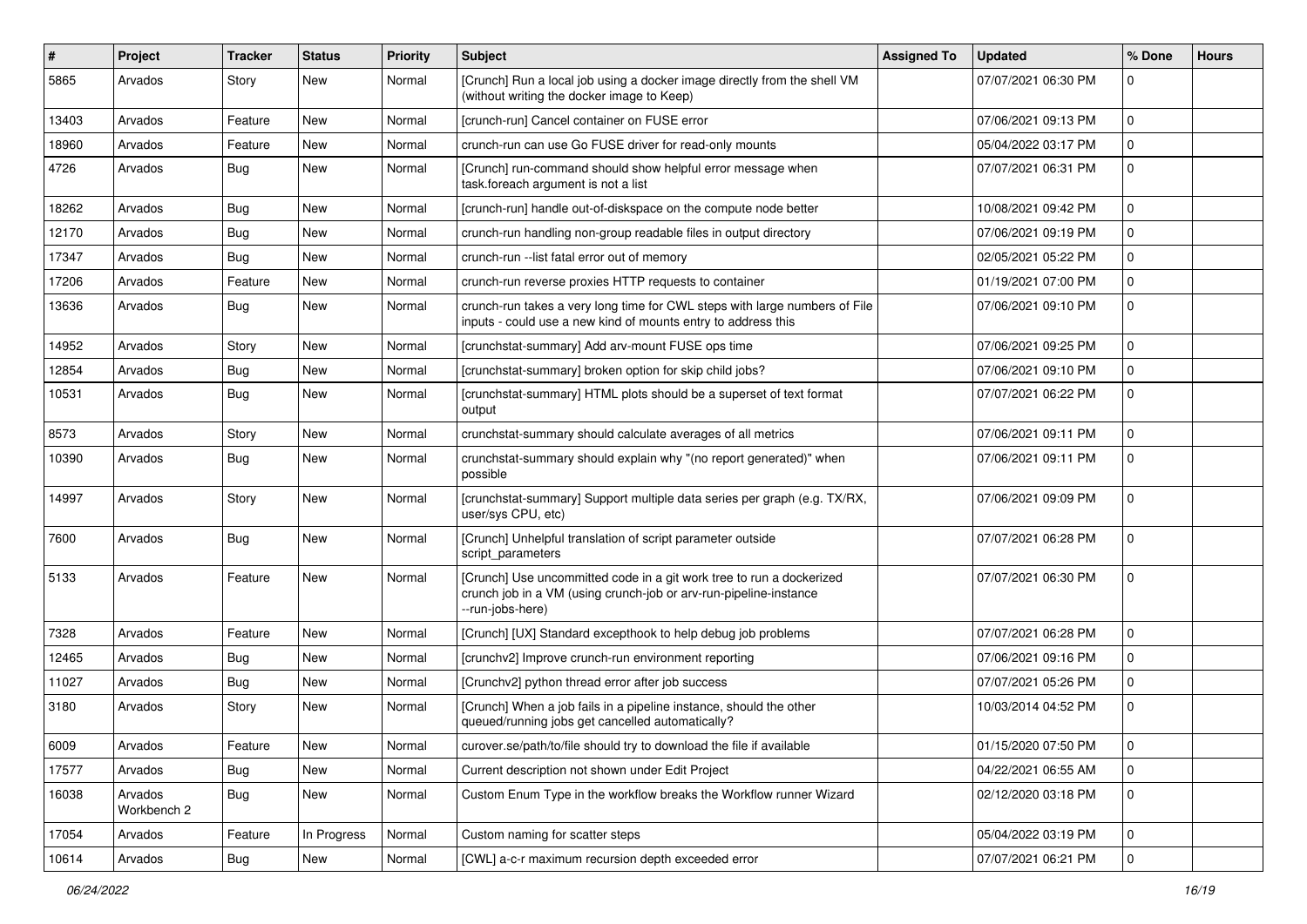| #     | Project              | <b>Tracker</b> | <b>Status</b> | <b>Priority</b> | <b>Subject</b>                                                                                                   | <b>Assigned To</b> | <b>Updated</b>      | % Done      | <b>Hours</b> |
|-------|----------------------|----------------|---------------|-----------------|------------------------------------------------------------------------------------------------------------------|--------------------|---------------------|-------------|--------------|
| 10328 | Arvados              | Feature        | New           | Normal          | [CWL] a-c-r option to resubmit failed jobs                                                                       |                    | 07/07/2021 06:22 PM | $\Omega$    |              |
| 15249 | Arvados              | Feature        | New           | Normal          | [cwl] a-c-r supports --js-console                                                                                |                    | 07/06/2021 09:08 PM | $\mathbf 0$ |              |
| 8672  | Arvados              | Story          | New           | Normal          | [CWL] arvados-cwl-runner creates new project for pipeline run                                                    |                    | 06/02/2021 07:43 PM | $\Omega$    |              |
| 10206 | Arvados              | Bug            | New           | Normal          | [CWL] arvados-cwl-runner may not be handling input files on keep mount<br>correctly                              |                    | 07/07/2021 06:23 PM | $\mathbf 0$ |              |
| 10978 | Arvados              | Bug            | New           | Normal          | [CWL] Avoid using "+" char in mount paths                                                                        |                    | 07/07/2021 05:26 PM | $\Omega$    |              |
| 9755  | Arvados              | Bug            | New           | Normal          | [CWL] Creating intermediate folders in working directory (fails in<br>cwl-runner)                                |                    | 07/07/2021 06:23 PM | $\Omega$    |              |
| 9964  | Arvados              | Bug            | <b>New</b>    | Normal          | [CWL][Crunch2][Crunch] crunchrunner should use CWL globs to output<br>data to keep                               | Tom Morris         | 07/07/2021 06:23 PM | $\Omega$    |              |
| 9965  | Arvados              | Bug            | New           | Normal          | [CWL][Crunch][Crunch2] crunchrunner should ignore hidden directories<br>when uploading to keep                   | <b>Tom Morris</b>  | 07/07/2021 06:23 PM | $\Omega$    |              |
| 13053 | Arvados              | Bug            | In Progress   | Normal          | [CWL] discover_secondary_files not processing expressions                                                        |                    | 02/08/2018 03:44 PM | $\mathbf 0$ |              |
| 12331 | Arvados              | Bug            | New           | Normal          | [CWL] Does not distinguish between keep references to File and Directory<br>when selected in Workbench template  |                    | 07/06/2021 09:18 PM | $\Omega$    |              |
| 15279 | Arvados              | Feature        | New           | Normal          | [cwl] expressions in keep_cache                                                                                  |                    | 07/06/2021 09:08 PM | $\mathbf 0$ |              |
| 14429 | Arvados              | Bug            | New           | Normal          | [CWL] Initial work dir error                                                                                     |                    | 10/30/2018 08:05 PM | $\Omega$    |              |
| 9659  | Arvados              | <b>Bug</b>     | <b>New</b>    | Normal          | [CWL] Jobs crash when arvados/jobs:latest is not suitable to run CWL jobs                                        |                    | 07/07/2021 06:23 PM | $\Omega$    |              |
| 14726 | Arvados              | Bug            | New           | Normal          | [CWL] Propagating input file to output gets confusing error                                                      |                    | 01/14/2020 02:59 PM | $\Omega$    |              |
| 14923 | Arvados              | Story          | New           | Normal          | [CWL] Reduce memory footprint by using webdav to get file/dir listings in<br>collections (instead of Python SDK) |                    | 07/06/2021 09:09 PM | $\Omega$    |              |
| 10402 | Arvados              | Story          | New           | Normal          | [CWL] Reduce redundant work with subworkflow RunInSingleContainer                                                |                    | 07/07/2021 06:22 PM | $\Omega$    |              |
| 15580 | Arvados              | Story          | New           | Normal          | [CWL] Register workflow and run from git repo                                                                    |                    | 07/06/2021 09:08 PM | $\Omega$    |              |
| 13643 | Arvados              | Feature        | New           | Normal          | [CWL] Requirement for storage classes of data                                                                    |                    | 07/06/2021 09:09 PM | 0           |              |
| 11442 | Arvados              | Feature        | New           | Normal          | [CWL] Resolve symbolic names to collections                                                                      |                    | 07/06/2021 09:09 PM | $\Omega$    |              |
| 15535 | Arvados              | Story          | New           | Normal          | [CWL] Run from original CWL, not packed                                                                          |                    | 07/06/2021 09:12 PM | $\mathbf 0$ |              |
| 13252 | Arvados              | Bug            | New           | Normal          | [CWL] RunInSingleContainer requirement errors on DockerRequirement<br>even when no such requirement is specified |                    | 03/03/2020 07:24 PM | $\Omega$    |              |
| 19170 | <b>Arvados Epics</b> | Story          | <b>New</b>    | Normal          | <b>CWL-Seek</b>                                                                                                  |                    | 05/31/2022 05:57 PM | $\mathbf 0$ |              |
| 16011 | Arvados Epics        | Story          | In Progress   | Normal          | CWL support, docs, training, website                                                                             |                    | 01/26/2022 03:00 PM | $\Omega$    |              |
| 18988 | Arvados              | Feature        | New           | Normal          | [CWL] support singularity/docker hint to make debugging workflows easier                                         |                    | 04/11/2022 06:29 PM | $\mathbf 0$ |              |
| 18311 | Arvados              | <b>Bug</b>     | New           | Normal          | [cwl] test 221 in the 1.2 conformance suite is failing on singularity                                            | Peter Amstutz      | 06/22/2022 02:56 PM | 0           |              |
| 18362 | Arvados              | Story          | New           | Normal          | cwltest results for Arvados produces badges which can be linked to from<br>commonwl.org                          |                    | 11/10/2021 05:41 PM | 0           |              |
| 15692 | Arvados              | Bug            | New           | Normal          | [CWL] test with arvbox integration tests use tests inside image                                                  |                    | 07/06/2021 09:08 PM | 0           |              |
| 17918 | Arvados              | Bug            | New           | Normal          | cwltool 'id' changes packing behavior                                                                            | Peter Amstutz      | 06/22/2022 02:56 PM | 0           |              |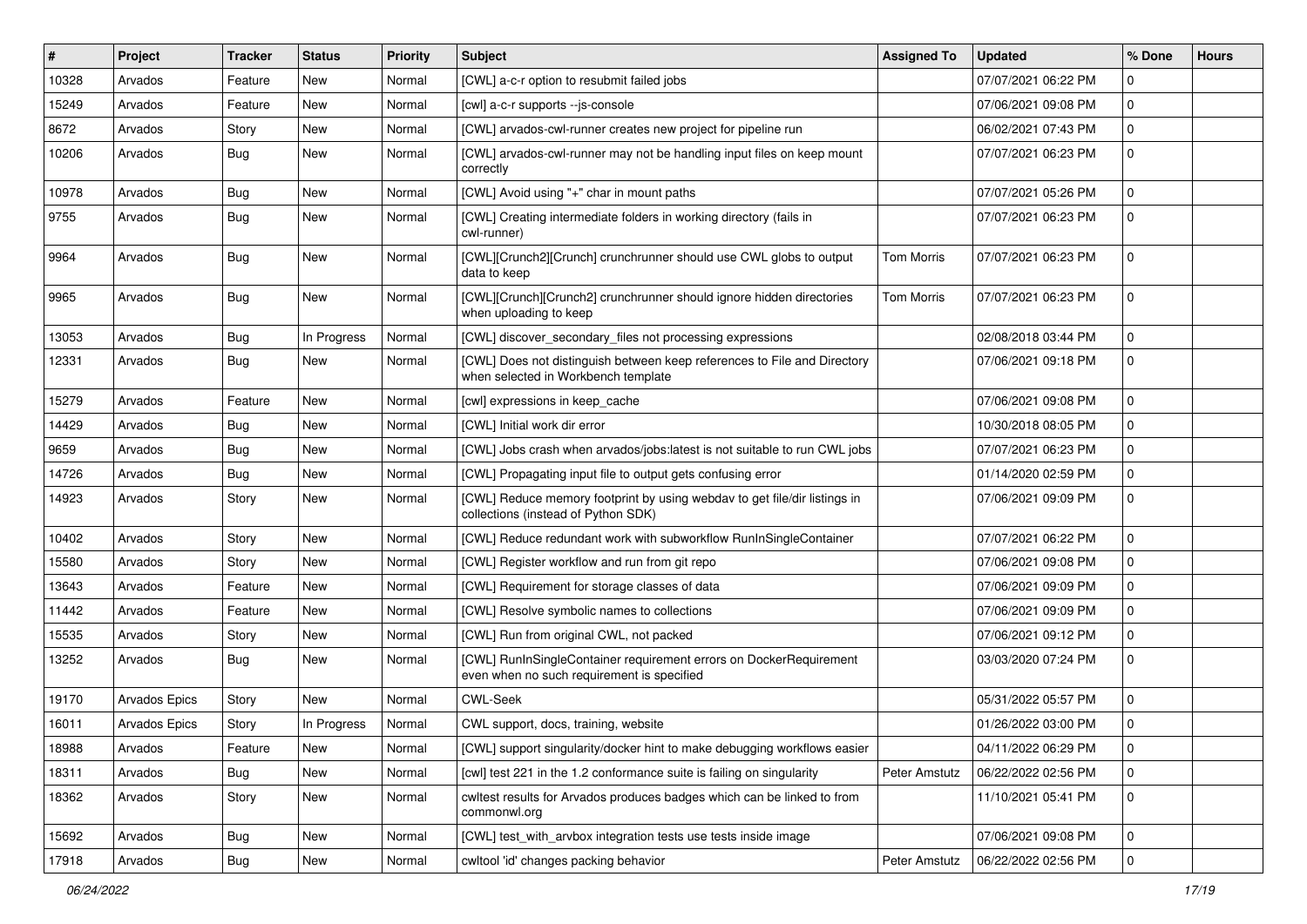| $\sharp$ | Project                | <b>Tracker</b> | <b>Status</b> | <b>Priority</b> | <b>Subject</b>                                                                                                                | <b>Assigned To</b>  | <b>Updated</b>      | % Done      | <b>Hours</b> |
|----------|------------------------|----------------|---------------|-----------------|-------------------------------------------------------------------------------------------------------------------------------|---------------------|---------------------|-------------|--------------|
| 10696    | Arvados                | Bug            | New           | Normal          | [CWL] Tries to run docker inside container where docker is not available,<br>gives IOError                                    |                     | 07/07/2021 06:21 PM | 0           |              |
| 12345    | Arvados                | Feature        | New           | Normal          | [CWL] Use arv-put collection caching for file uploads                                                                         |                     | 09/27/2017 02:02 PM | 0           |              |
| 14030    | Arvados                | Feature        | New           | Normal          | [CWL] Use streamable flag as a hint to use keep output                                                                        |                     | 07/06/2021 09:09 PM | 0           |              |
| 17005    | Arvados                | Bug            | New           | Normal          | CWL v1.2 Conformance test 83 failed twice on the new Arvados<br>Playground                                                    |                     | 10/14/2020 04:19 PM | $\mathbf 0$ |              |
| 11515    | Arvados                | Feature        | New           | Normal          | [CWL] [Workbench] Support for copying/moving pipelines                                                                        |                     | 07/06/2021 09:22 PM | $\mathbf 0$ |              |
| 18697    | Arvados<br>Workbench 2 | <b>Bug</b>     | New           | Normal          | Cypress tests for federated scenarios                                                                                         | Lucas Di<br>Pentima | 06/22/2022 02:55 PM | $\mathbf 0$ |              |
| 18279    | Arvados                | Bug            | <b>New</b>    | Normal          | Data Collection page on 2.3.0 rc2                                                                                             |                     | 10/20/2021 04:45 PM | $\pmb{0}$   |              |
| 16370    | Arvados                | Bug            | New           | Normal          | data collections from sub projects not listed in the workflow configurator                                                    |                     | 04/25/2020 12:12 PM | 0           |              |
| 15197    | Arvados<br>Workbench 2 | Support        | New           | Normal          | [Data operation] Folders upload                                                                                               |                     | 12/31/2019 03:20 PM | $\pmb{0}$   |              |
| 13978    | Arvados<br>Workbench 2 | Feature        | <b>New</b>    | Normal          | [Data operation] Outputs expiry (collection view)                                                                             |                     | 11/28/2018 08:31 AM | 0           |              |
| 15023    | Arvados<br>Workbench 2 | Bug            | <b>New</b>    | Normal          | [Data operations] Adding no-predefined value                                                                                  |                     | 02/12/2020 02:57 PM | $\mathbf 0$ |              |
| 14914    | Arvados<br>Workbench 2 | Bug            | In Progress   | Normal          | [Data operations] After adding a description on existing project "show full<br>description" is not visible until is refreshed |                     | 02/12/2020 02:57 PM | $\Omega$    |              |
| 15353    | Arvados<br>Workbench 2 | Feature        | <b>New</b>    | Normal          | [Data operations] Chooser supports browing/picking projects/collections on<br>federated clusters                              |                     | 12/31/2019 08:43 PM | $\mathbf 0$ |              |
| 14743    | Arvados<br>Workbench 2 | Feature        | New           | Normal          | [Data operations] Collection versioning                                                                                       |                     | 06/26/2019 06:26 PM | 0           |              |
| 13778    | Arvados<br>Workbench 2 | Feature        | New           | Normal          | [Data operations] Details panel - activity tab                                                                                |                     | 07/03/2019 12:05 PM | 0           |              |
| 14091    | Arvados<br>Workbench 2 | Feature        | In Progress   | Normal          | [Data operations] Filter project tree from projects that a resource cannot be<br>moved to                                     |                     | 12/31/2019 03:19 PM | 0           |              |
| 15121    | Arvados<br>Workbench 2 | Feature        | New           | Normal          | [Data operations] Location for the output might be defined by the user.                                                       |                     | 06/21/2019 12:19 PM | 0           |              |
| 13832    | Arvados<br>Workbench 2 | Story          | Feedback      | Normal          | [Data operations] Make a copy (projects)                                                                                      |                     | 10/16/2019 02:34 PM | $\mathbf 0$ |              |
| 14814    | Arvados<br>Workbench 2 | Support        | New           | Normal          | [Data operations] Missing info in the sharing page                                                                            |                     | 12/31/2019 03:20 PM | $\pmb{0}$   |              |
| 5572     | Tapestry               | Bug            | New           | Normal          | 'data_type' field in profile JSON report does not correctly have type                                                         |                     | 03/25/2015 10:33 PM | $\mathbf 0$ |              |
| 6126     | Arvados                | Task           | New           | Normal          | Decide URL and advice for appropriate next step when in "pipeline goal"<br>mode                                               | Tom Clegg           | 07/07/2021 06:29 PM | $\mathbf 0$ |              |
| 18693    | Arvados                | Story          | New           | Normal          | Deduplicate permission links                                                                                                  |                     | 06/22/2022 02:53 PM | $\pmb{0}$   |              |
| 18668    | Arvados                | Feature        | In Progress   | Normal          | [deduplication report] add project support                                                                                    | Ward<br>Vandewege   | 01/24/2022 04:50 PM | 0           |              |